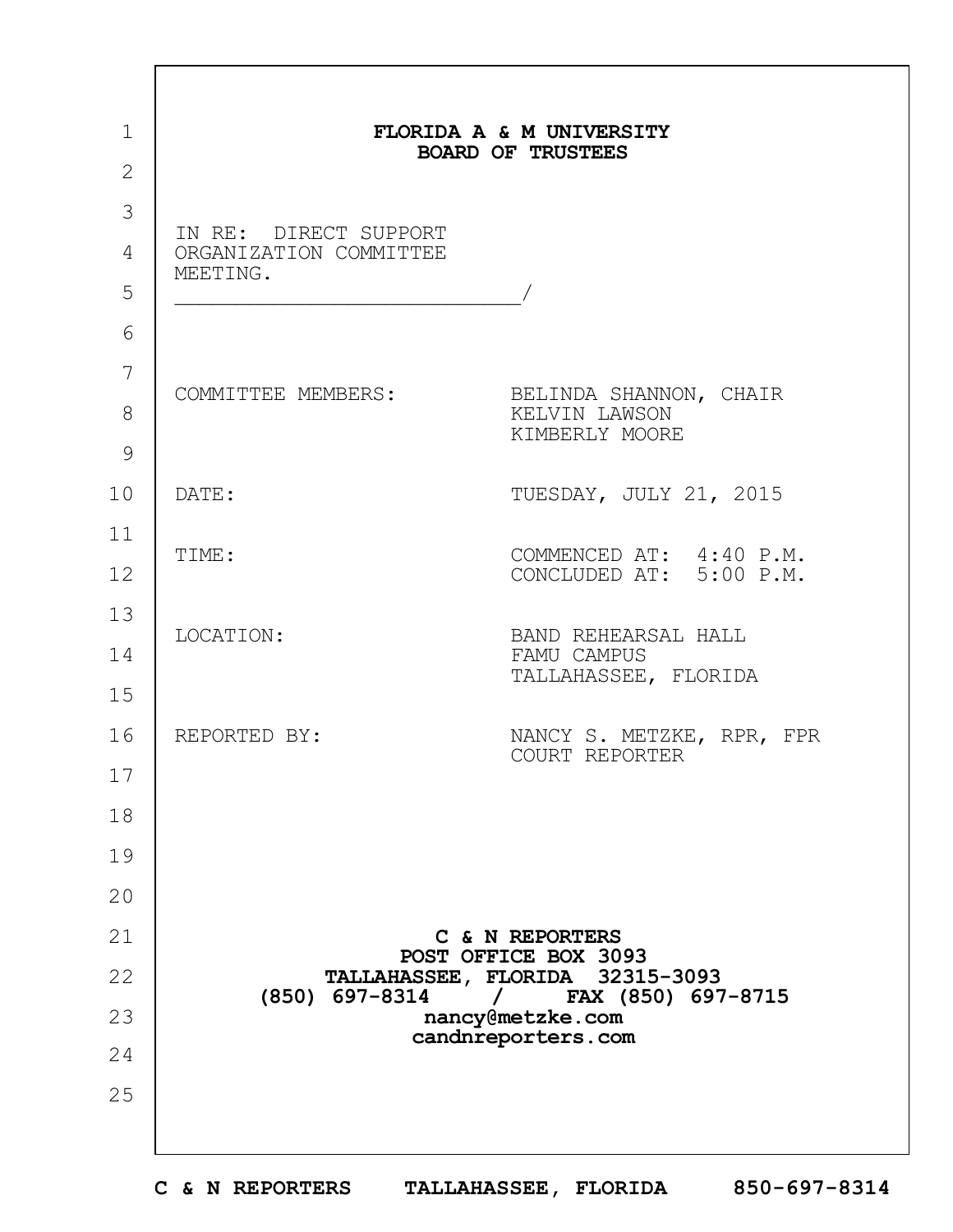| $\mathbf 1$    |                                               |  |
|----------------|-----------------------------------------------|--|
| $\mathbf{2}$   | ALSO PRESENT:                                 |  |
| 3              | Rufus Montgomery<br>Lucas Boyce<br>Karl White |  |
| $\overline{4}$ | Cleve Warren                                  |  |
| 5              | Robert Woody<br>Torey Alston                  |  |
| $\epsilon$     |                                               |  |
| $\overline{7}$ |                                               |  |
| $\,8\,$        | $\star$<br>$\star$<br>$\star$<br>$\star$      |  |
| 9              |                                               |  |
| $10$           |                                               |  |
| $11$           |                                               |  |
| 12             |                                               |  |
| 13             |                                               |  |
| 14             |                                               |  |
| 15             |                                               |  |
| 16             |                                               |  |
| 17             |                                               |  |
| $18\,$         |                                               |  |
| 19             |                                               |  |
| 20             |                                               |  |
| $21$           |                                               |  |
| 22             |                                               |  |
| 23             |                                               |  |
| 24             |                                               |  |
| 25             |                                               |  |
|                |                                               |  |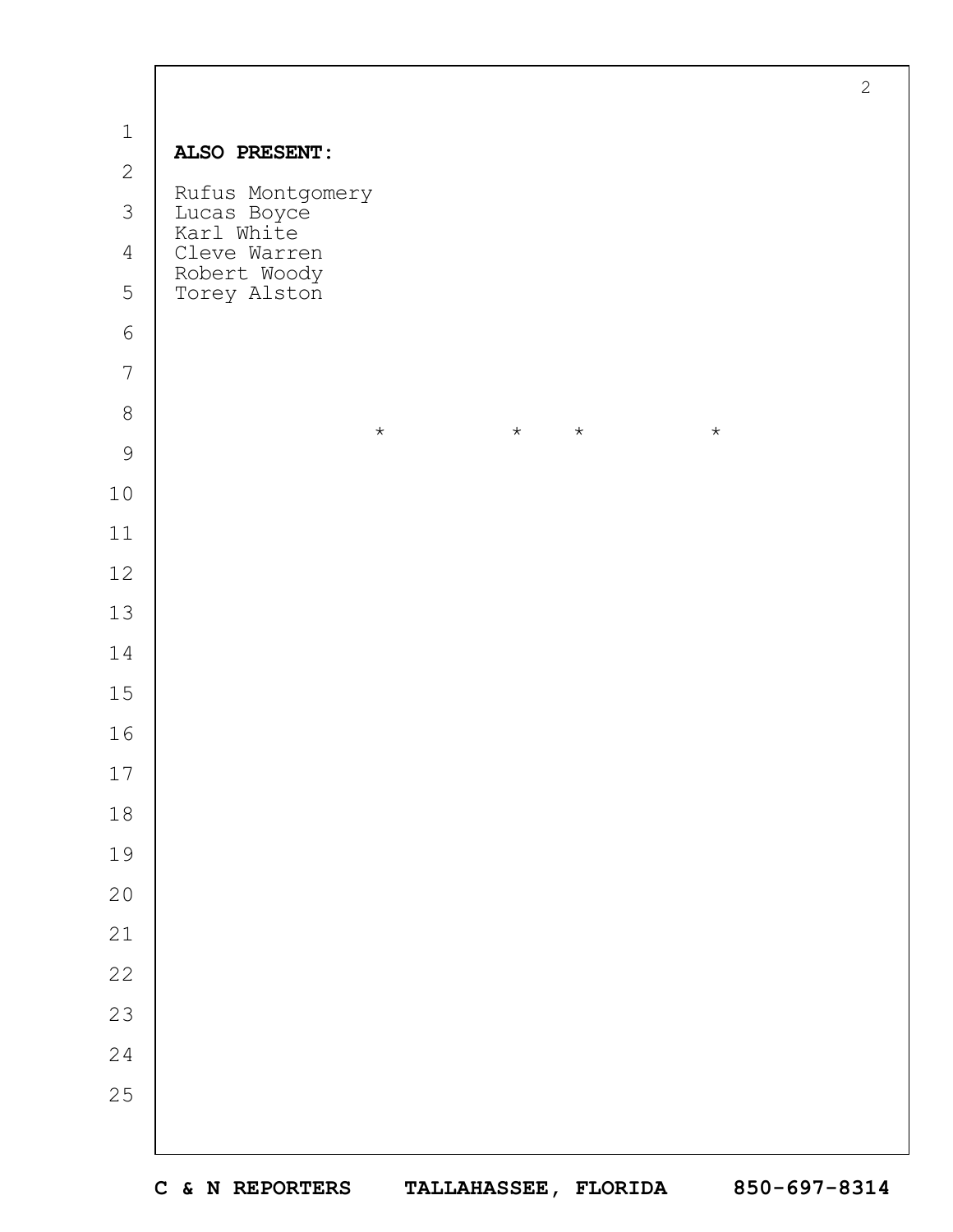1 2 3 4 5 6 7 8 9 10 11 12 13 14 15 16 17 18 19  $20$ 21 22 23 24 25 3 **DIRECT SUPPORT ORGANIZATION COMMITTEE** TRUSTEE SHANNON: The July 21st meeting of the Direct Support Organization Committee has now been called to order. Ms. Wiggins, could you please call the roll? MS. WIGGINS: Trustee Belinda Shannon. TRUSTEE SHANNON: Here. MS. WIGGINS: Trustee Kelvin Lawson. TRUSTEE LAWSON: Here. MS. WIGGINS: Trustee Kimberly Moore. TRUSTEE MOORE: Here. MS. WIGGINS: Madam Chair, we have a quorum. TRUSTEE SHANNON: Thank you. The first action -- and only action item we have is review and approval of the March 4th, 2015, Committee meeting minutes. I assume you've all had an opportunity to read those minutes. May I have a motion for approval of the March 4th, 2015, DSO Committee minutes? TRUSTEE LAWSON: So moved. TRUSTEE MOORE: Second. TRUSTEE SHANNON: It has been moved and seconded. All in favor, say aye. (AFFIRMATIVE INDICATIONS).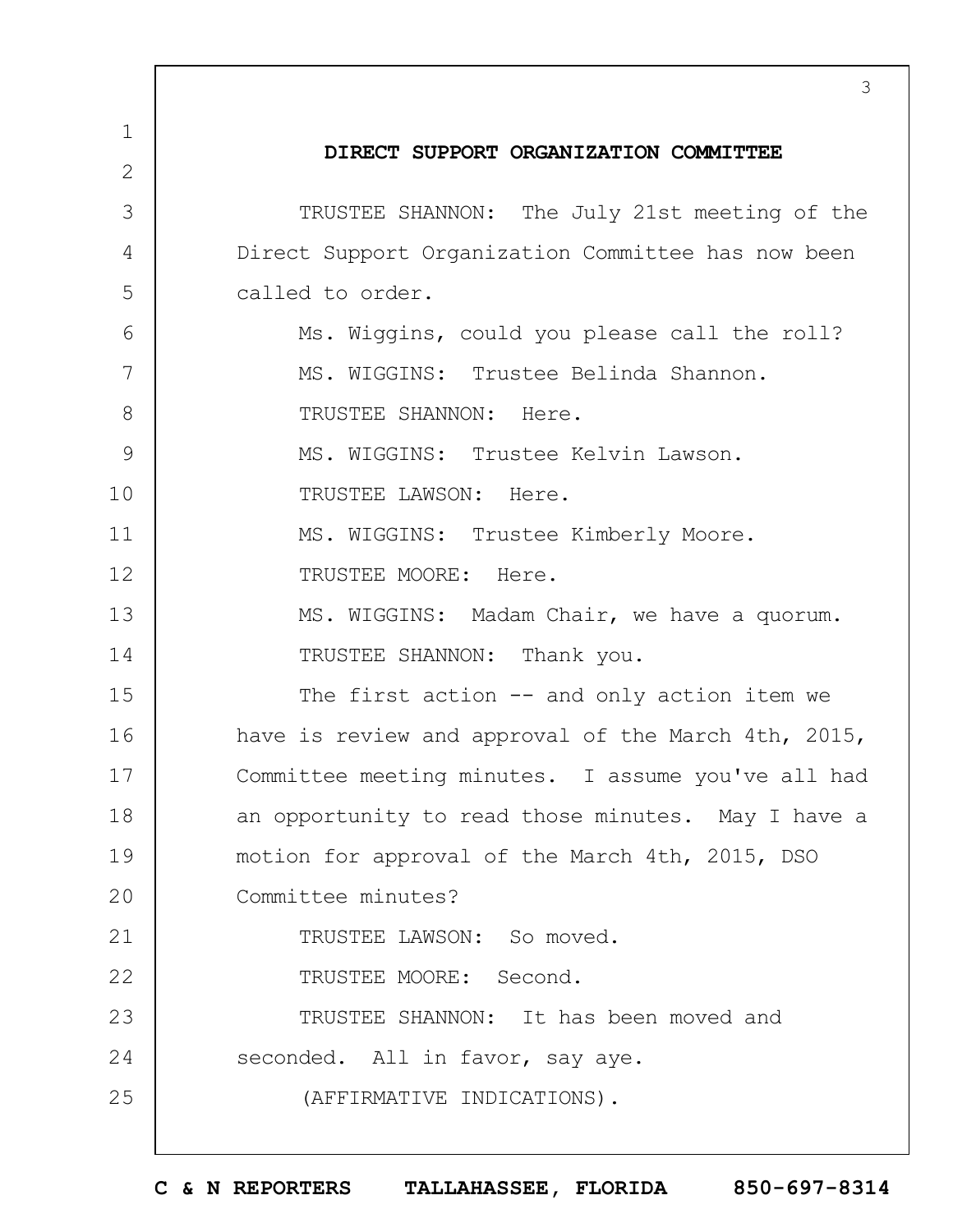1 2 3 4 5 6 7 8 9 10 11 12 13 14 15 16 17 18 19  $20$ 21 22 23 24 25 TRUSTEE SHANNON: The motion carries. We now have some informational items. I would like to extend a warm welcome to Florida Agricultural and Mechanical -- from Florida Agricultural and Mechanical University to Mr. George Cotton, Sr., the newly appointed Vice President of University Advancement and Executive Director of the FAMU Foundation. VP Cotton served as the Assistant Vice President for Major and Planned Gifts at Wake Forest Baptist Medical Center in Winston-Salem, North Carolina, and brings to FAMU nearly 30 years of experience and advancement. His first day on the job was July 1st. I would like -- I would also like to thank and welcome Mr. Cotton. VICE PRESIDENT COTTON: Thank you. TRUSTEE SHANNON: I would also like to thank Ms. Angela Poole for serving as the Interim Vice President and Executive Director these past four months. Where is she? Oh, there she is. Thank you so much for your hard work. We will now have an update on the DSO budgets by VP Cotton. VICE PRESIDENT COTTON: Good evening, Madam Chairman, and thank you for the opportunity.

4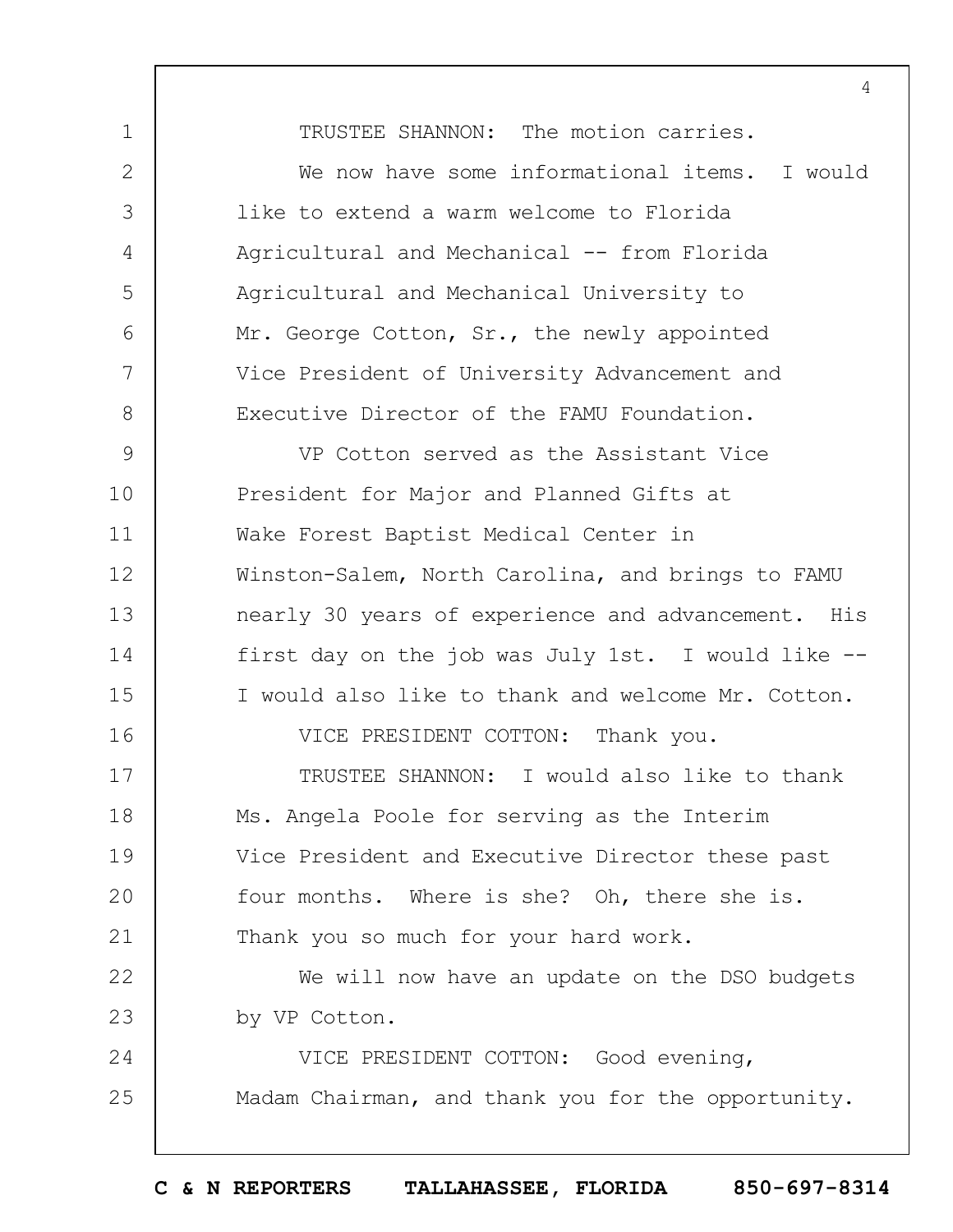I also would like to say good evening to the President and the other members of the Board of Trustees.

1

2

3

4

5

6

7

8

9

10

11

Before I get into a brief presentation, and since I know that I'm the only thing standing between the Chairman, the gavel, and you and the door, I'm also going to ask for your indulgences because I'm going to try to collapse the formal presentation into just key points. And if, in fact, the Board wishes to ask additional comments, I'll address those.

12 13 14 15 16 17 18 So I won't try to walk through the entire presentation, but I would also like to offer my thanks to Angela Poole who definitely did a fantastic job in transitioning the Office of University Advancement. Without her support and the support of Angela Wiggins, I could not be standing before you presenting this information.

19  $20$ 21 22 23 24 25 Let me also say that I've had a fantastic meeting from the time of my interview up to now with the President in reference to goals and objectives. And I've had a chance to speak to at least two community groups up to now, and I can tell you, if you talk to them, what they'll tell you is George Cotton is out preaching the gospel of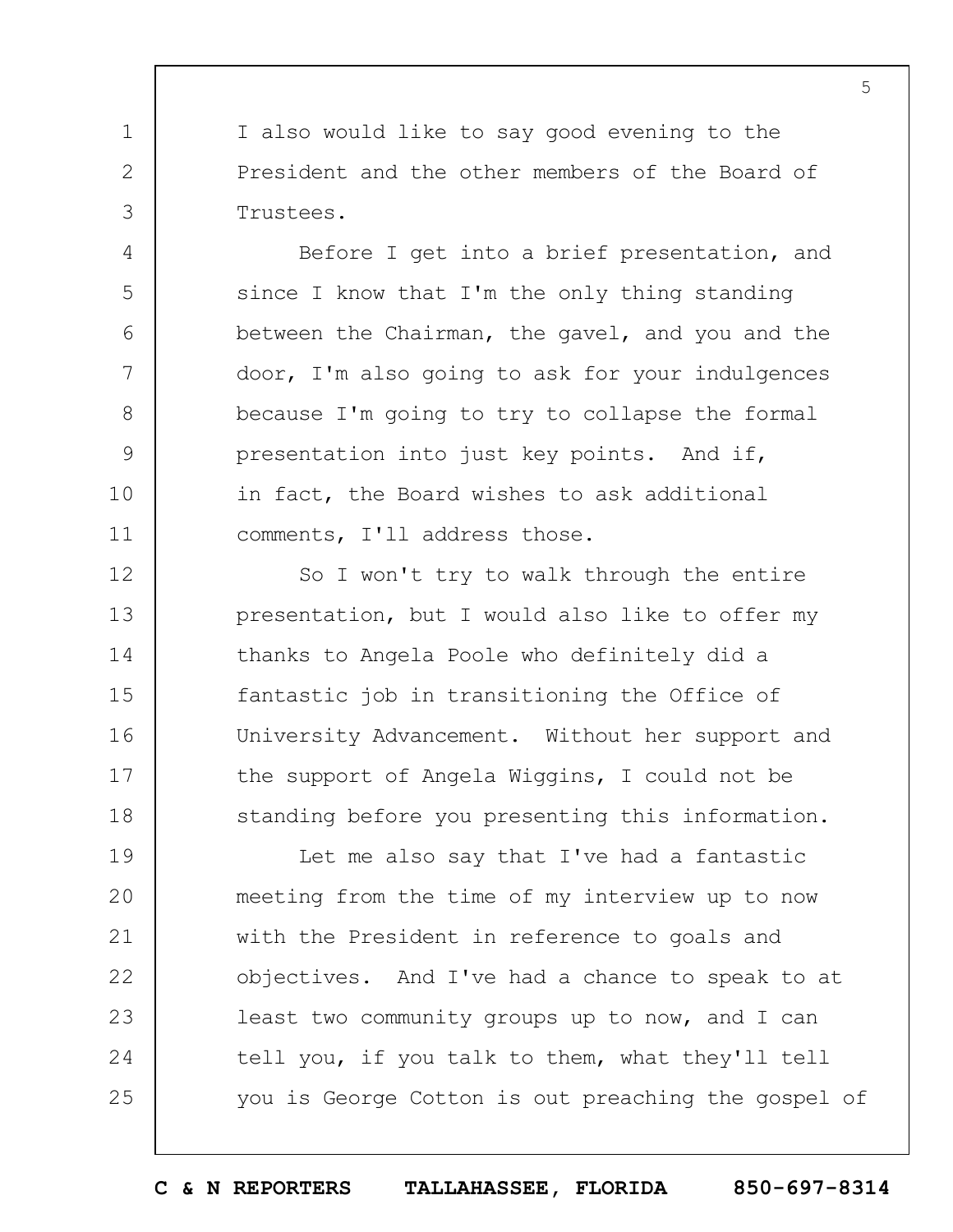orange and green.

1

2 3 4 5 6 7 8 9 10 11 12 13 14 15 16 17 18 19  $20$ 21 22 23 24 25 My son was a student here in the '90s at FAMU, and I come here because I want to do what was talked about earlier; and that is, I want to work to help restore the confidence and the greatness of this fantastic University. I chose to apply for this job, and I want to make sure you understand that, because I came after this job six years ago and didn't get it, so I walked this job down. And I'm excited to be here, and I stand here to tell you that we're going to raise a bucket load of money, and you can quote me on that, I guarantee you. We're going to raise a bucket load of money, and not only are you going to be proud of the work that we've done, but you're going to be extremely proud of the team that we have accumulated. In reference to the reports and the budget, I will just make a quick update and let you know that we should have all budgets for you by August the 31st. We're working on the budget from the FAMU Foundation. As a matter of fact, we will probably have that one preliminarily done by Friday, but we want to give ourselves time, since I'm new, to make sure we've got all the I's dotted and the T's crossed; but we will have all of the

**C & N REPORTERS TALLAHASSEE, FLORIDA 850-697-8314**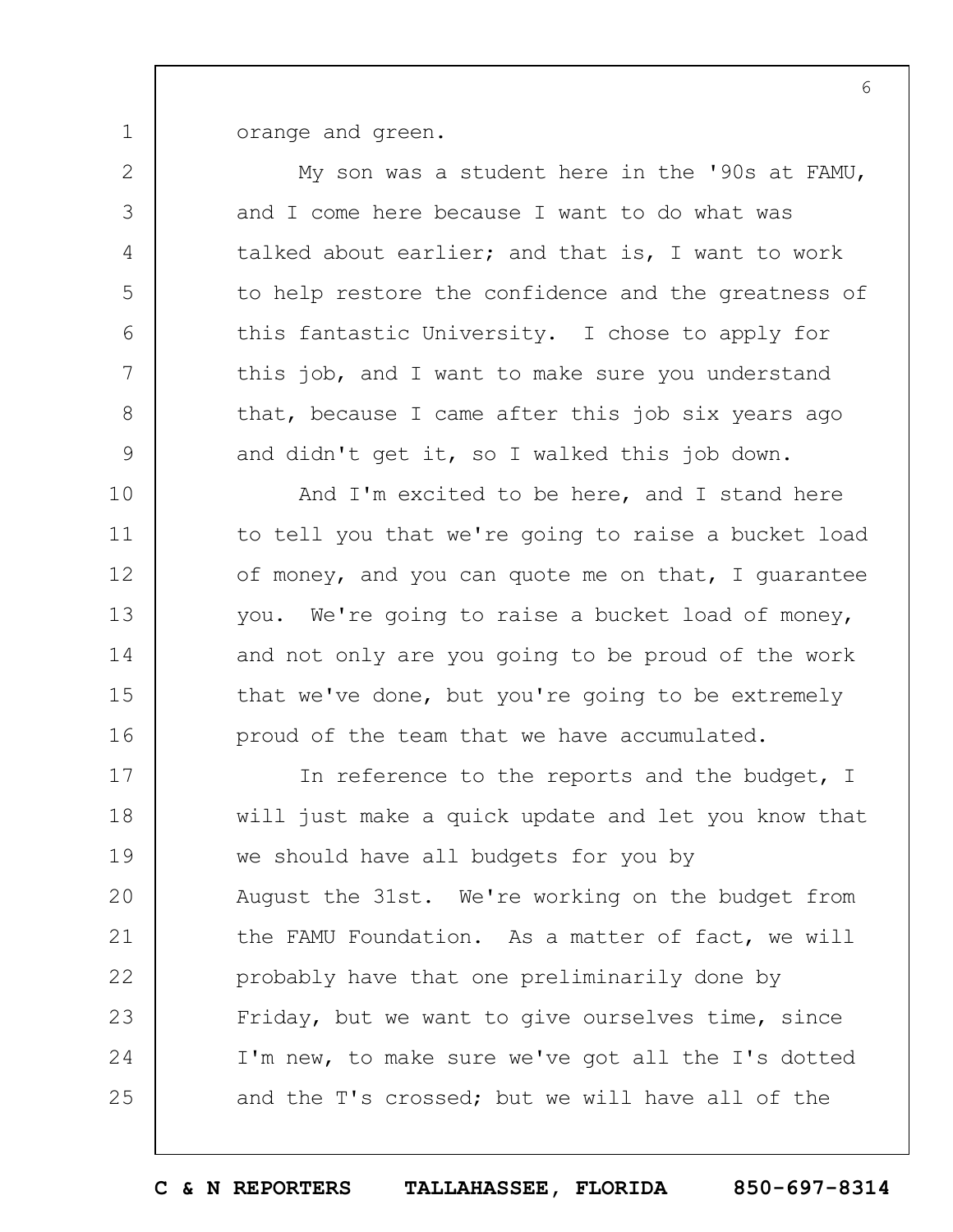7

1 2

3

4

5

6

7

8

9

10

11

12

13

14

21

22

23

24

25

budgets available for you by August 31st.

Just a quick snapshot if we can, Angela, on the first slide -- and, again, I'm going to run through this, so please stop me when you have questions.

I'm proud to say that we were able to surpass the 5.5 goal that was set last year, and we have raised -- and the President talked about this earlier, and I'm glad she did focus on it the way she did. We believe that a lot of last year's success when it came to finance was, quite frankly, due to the fact that you had a President that nationally people looked to and they were excited about the new vision of FAMU.

15 16 17 18 19  $20$ I've had a chance to talk to some of the people who have been new donors, and people are looking south and asking, quite frankly: Is FAMU a place that they want to write the checks and send the money? So I'm definitely counting on us to continue that progress that was started.

We raised a little bit over \$5.8 million last year, and we've accumulated roughly \$10.2 million in cash and pledges; and if we have time, I'll come back to that. You probably already know that largely our success was due to the confidence of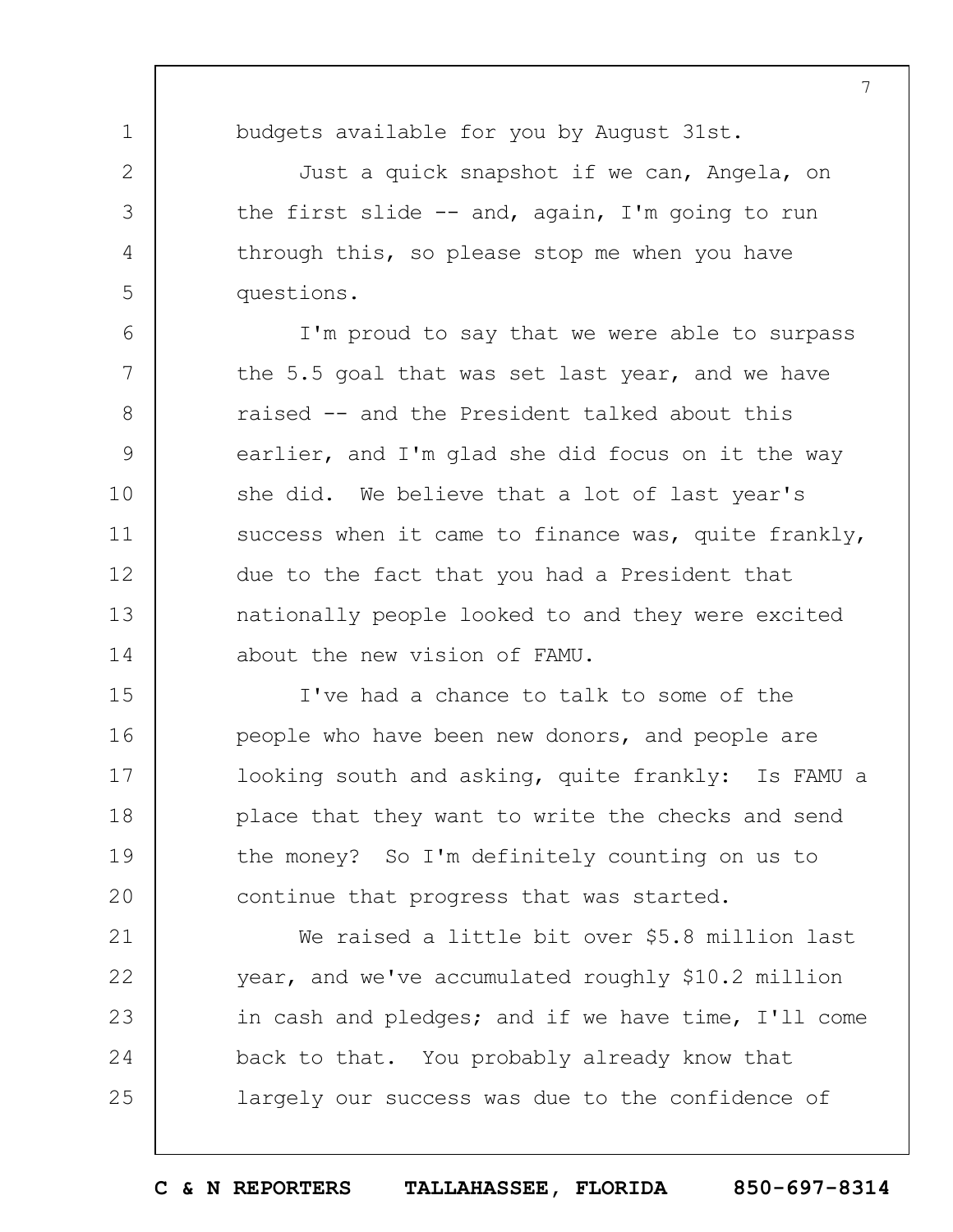one donor, and Doctor Mangum mentioned that earlier. So we will have a chance, again, to talk about that a little bit because I do have some thoughts on that.

1

2

3

4

5

6

7

8

9

10

11

12

13

14

15

16

In addition to -- and I think we can go to another slide. The other thing that we took a look at was the four-year comparison. As you can see, the end of fiscal year  $2014/15$  we raised  $-$  we exceeded our \$5.5 million goal by 300,000, but there is a caveat that I'd like to come back to on that.

If you also take a look at our 2014 goals, we've exceeded each prior year by an increase of more than 2 million. Now all of that sounds fantastic until I get to what I have to say in a few minutes.

17 18 19  $20$ 21 22 23 24 25 If you go to the next slide, when you take a look at fundraising, several key initiatives need to be pointed out. Beginning last year, we increased our fundraising totals by 81 percent; that's a significant improvement, 81 percent over where we used to be. Any University, Madam Chair, would be excited about that. But there's some bottom lines, again, that we're going to have to come back to.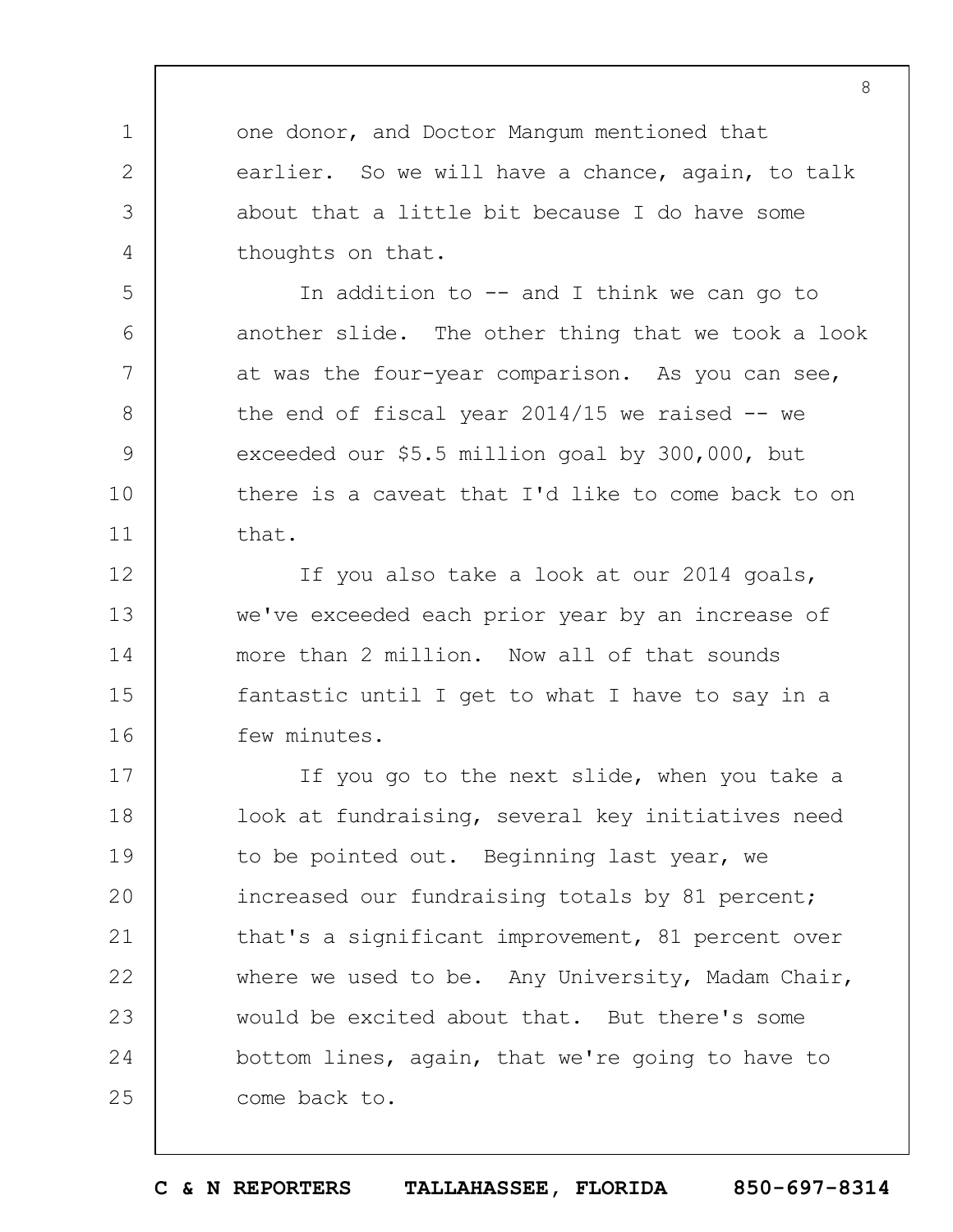But I want you to take pride in the fact that last year really began a good trend, the numbers really peaked, the fundraising is going up, our alumni giving is going up. If you take a look at what faculty and staff did, due to the Faculty and Staff Campaign, we've raised a little bit over \$1.2 million. As a matter of fact, the faculty/staff campaign last year, we took a look at raising with that  $--$  well, in addition to that, we raised 183,000 in the 10 for 10 Volunteer Campaign.

1

2

3

4

5

6

7

8

9

10

11 12 13 14 15 16 17 So people are excited about FAMU and the things that we are doing. You know, the Faculty and Staff Campaign raised a little bit over \$194,000, so the money is coming in. We're doing exciting things. We're taking the initiative to bring funding in from a lot of different categories.

18 19  $20$ 21 22 23 24 25 But I said I wanted to come back to something, the good thing -- the good news is that we raised over \$5.8 million last year; the bad news is we raised \$5.8 million last year. The point is, and Doctor Lee is our AVP for Alumni Relations, Doctor Lee has let me know that we've got over 65,000 alum. 65,000 alum raising \$5.8 million isn't good enough.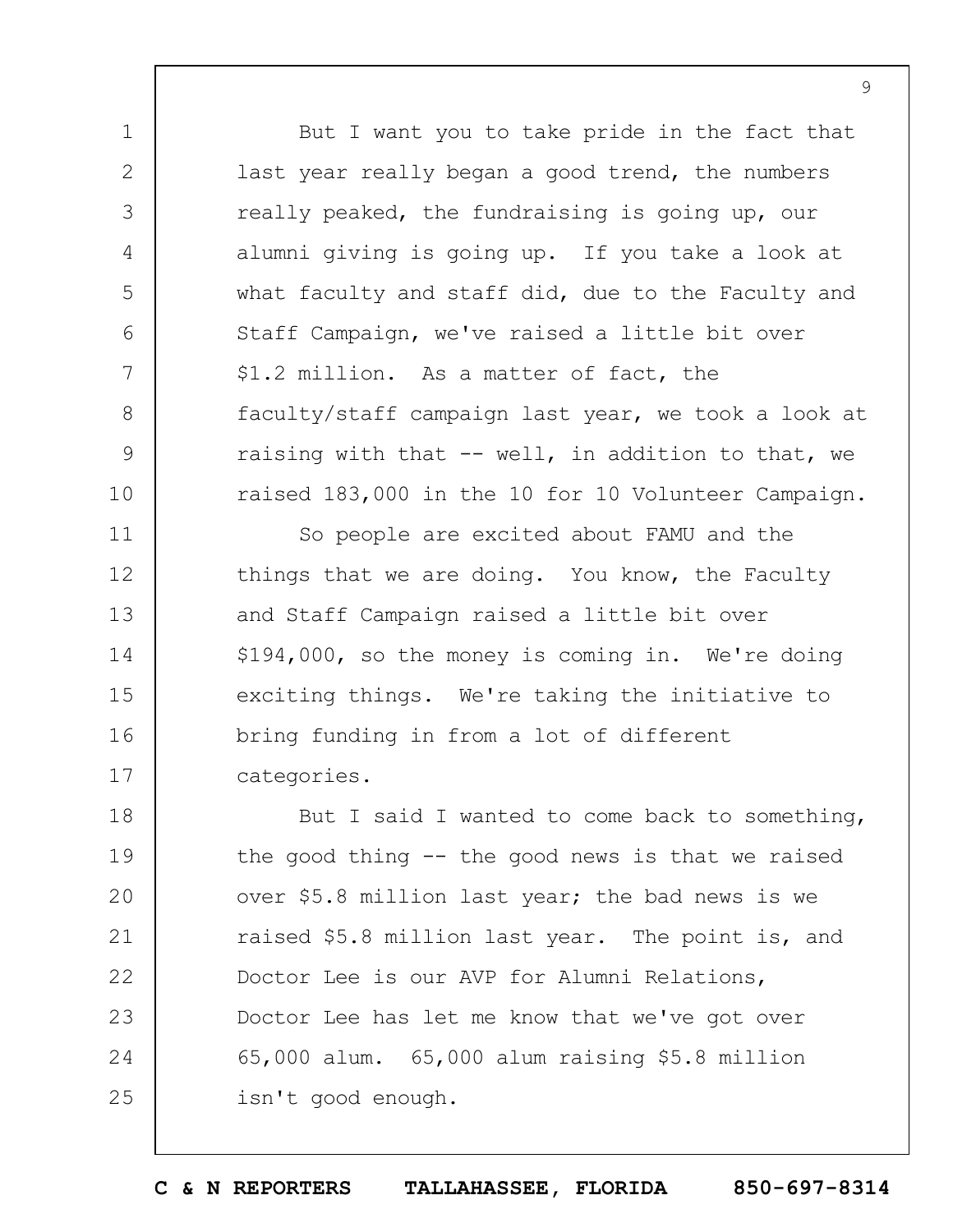As a matter of fact, there's an old saying -- Doctor James Comer is an African-American educator from Harvard that says: The first step toward doing better is to realize what you've done so far is not good enough.

1

2

3

4

5

6

7

8

9

10

11

12

13

14

15

16

I'm here as your fundraiser to say \$5.8 million -- and Doctor Mangum and I've talked about that -- \$5.8 million is not good enough. We've got to ramp that up. And 65,000 talented affluent, successful FAMU Rattlers can do better than \$5.8 million; and we're going to do better than \$5.8 million.

So the good news is the trend is peaking upwards. Donations are up. The number of alumni who are giving is up, but we've got a long way to go.

17 18 19  $20$ 21 22 23 24 25 Moving to the next slide, if we could, Angela. I want us also to take a quick look at where the Foundation is because it's important that you know this. Our endowment stands right now at about 123,844,000 and some change, down a little bit from 127 million, which is absolutely positively fantastic until you compare us to our peers. Now someone said to me the other day, Mr. Cotton quit talking about FAMU compared to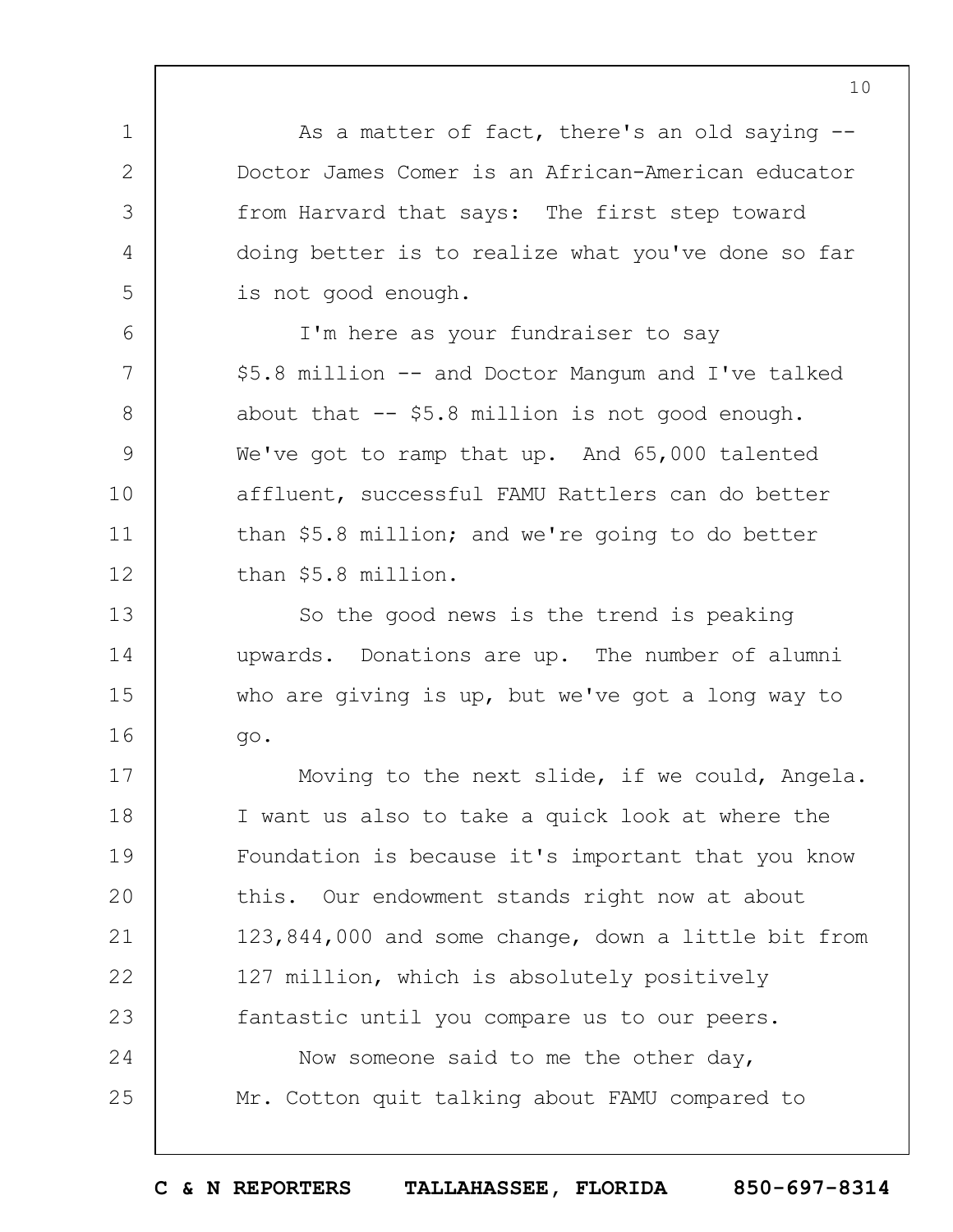other people. That's the only way I know how to talk. That's the only way you can tell if you're doing good. You have to compare yourself to your peers.

1

2

3

4

5

6

7

8

9

10

25

I've heard the terms "best in class." That's what I want us to be. As a matter of fact, I don't want us to be best in class, I want us to be the best in class. When we think of who our peers are, our peers are other universities who know how to raise money.

11 12 13 14 15 16 17 We're going to put a team in place that knows how to raise money, and we're going to aggressively go after people who are Rattlers and who are stakeholders. Anybody who can see is a prospect. As a matter of fact, people who can  $--$  we're going after people who can't even see because there is money that we need to be going after.

18 19  $20$ 21 22 23 24 One of the things that people tell me all the time about our ineffectiveness in fundraising is we're not asking me. As a matter of fact, I've been told by other Rattlers that the reason they don't give is because people aren't asking them. We're going to stop that. We're going to start asking people for money.

So 123,844,000, but real quick, if you take a

**C & N REPORTERS TALLAHASSEE, FLORIDA 850-697-8314**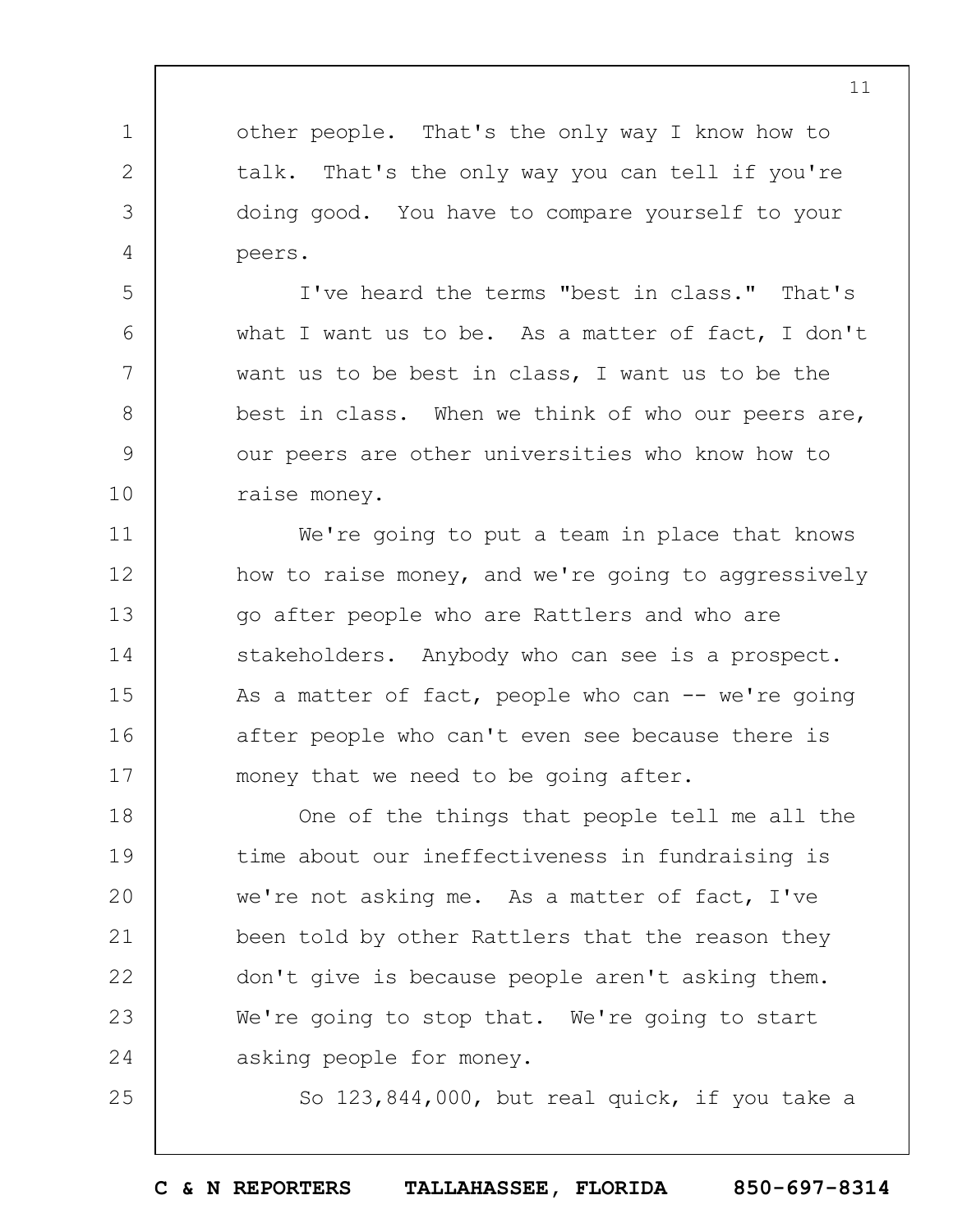look at other peer institutions -- you know, I heard us talking about FSU and University of Florida and University of South Florida, just real quick, let me show you a couple of things, and I'm going to stop in case people have specific questions.

1

2

3

4

5

6

7

8

9

10

11

12

13

14

15

University of South Florida has an endowment of 417 million. University of Florida, you know, they consider themselves in another class, and you know why? Because of their endowment. They've got \$1.5 billion. FSU has \$625 million in their endowment. What did I say ours was? 123 million give or take some change, but don't worry about it, we're going to fix that, we are; and I'm not just talking. We're going to fix that.

16 17 18 19  $20$ 21 22 I told a group I spoke to last week, I think the 20/20 Club, I told them that when I was in Missouri, my license plate says: In the Cash. Because that is what we are going to do. We're going to raise a lot of cash here at FAMU, but we've got to begin by understanding we're not raising enough money.

23 24 25 So when I say "this," I don't want people to get sensitive or get offended. I'm pointing to the -- you know, Chairman Montgomery was talking about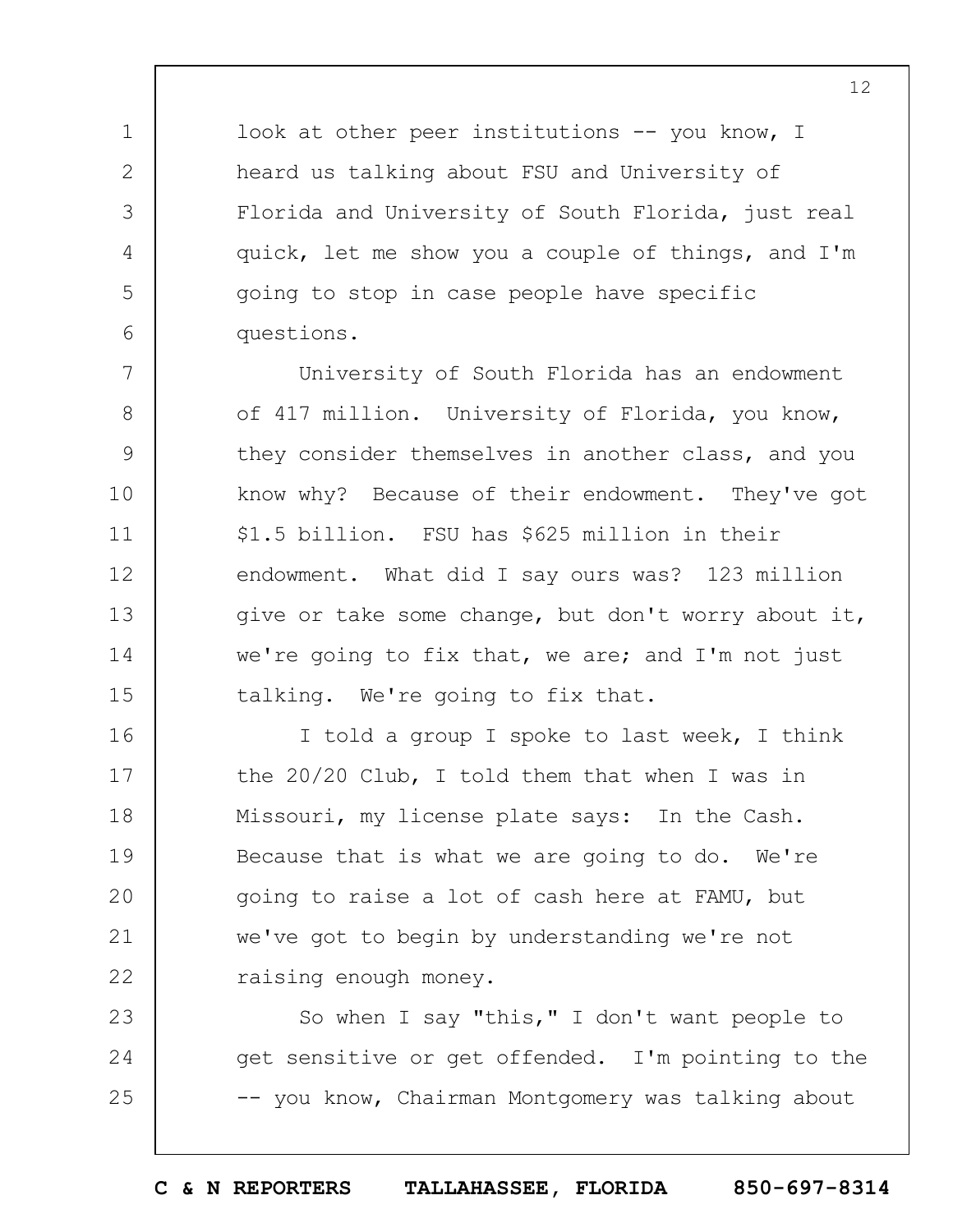data, so were you, Trustee Lawson. Mr. Cotton is going to be pointing to data. So when Mr. Cotton comes to you and says we're reorganizing staff and we're reorganizing teams, it's because we need people who know how to raise money, it's that simple. It ain't personal, it's business.

1

2

3

4

5

6

7 8 9 10 11 12 13 The President told me when I came in for the interview, she wanted me to raise some money, and she told me she didn't want any excuses. I don't give them. So I'm telling you: We have the ability to do it, but I'm going to need the help, the influence, and the push of this Board of Trustees.

14 15 16 17 18 19  $20$ 21 22 The last thing about the investments, if you can take a look -- and I'm assuming you have all of this in your sheet. If you look at our investments, we've done a pretty decent job. Our return is right about 3.39 percent. We set an investment goal of 7.79 percent, so we're a little bit off. But if the trend continues, we should be okay because it looks like last year we actually exceeded our investment goals.

23 24 25 So our investment side -- and I had a chance to talk to our investment director the other day. Our problem isn't that we're not doing a good job

**C & N REPORTERS TALLAHASSEE, FLORIDA 850-697-8314**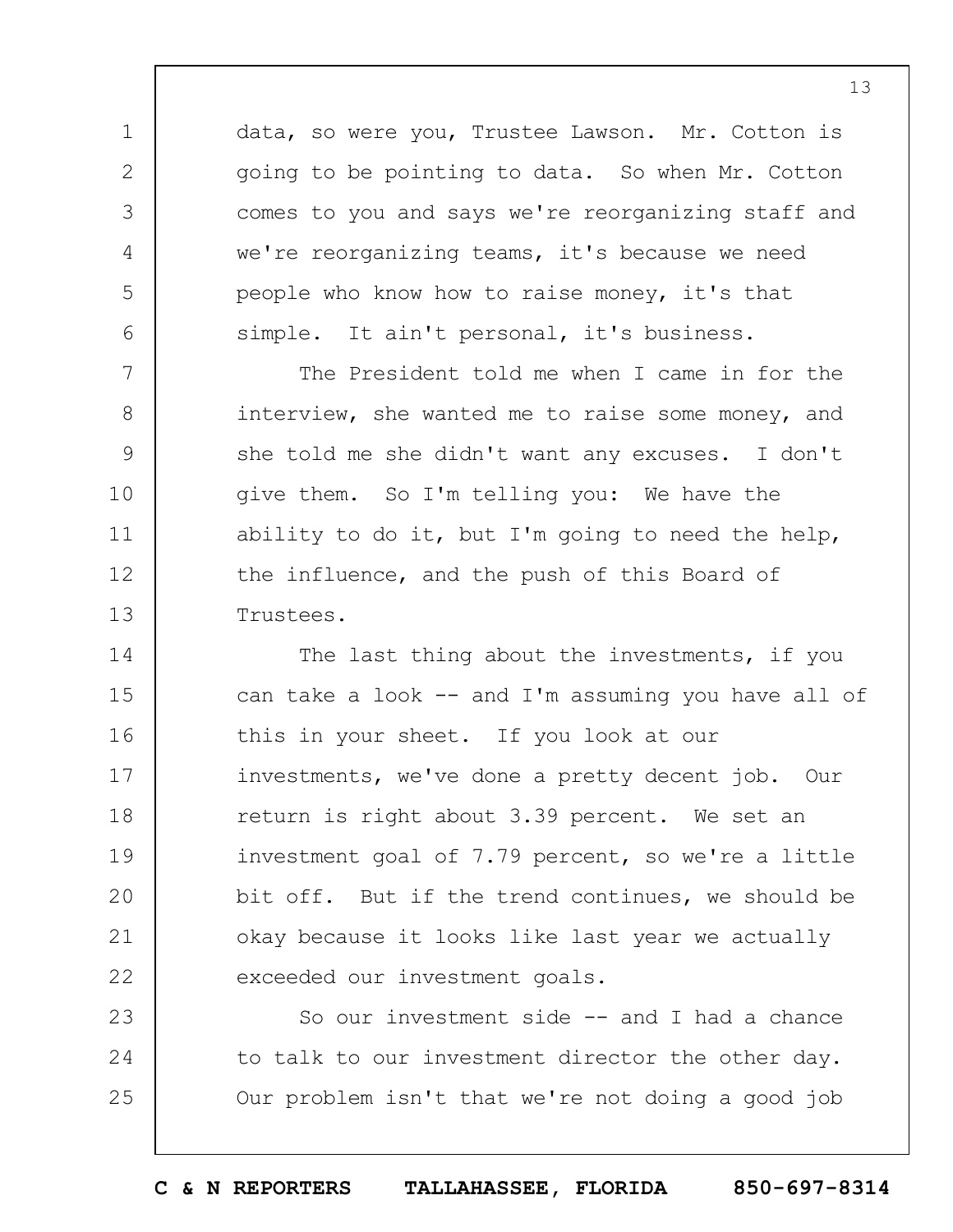of investing, our problem is we're not giving our investment coordinator enough money to invest. You know, and if you think about your own checkbook, you'd earn more interest if you had more money, the thing with us: We'd have more interest if we were able to earn more money. But we also need to take a look at how we are investing because our peers are doing a slightly better job. We're right there in the middle, okay?

1

2

3

4

5

6

7

8

9

10 11 12 13 The last thing I'll mention is our alumni affairs, and Doctor Lee is here, so we can kind of rush through that, Angie, we'll come back to a few more things.

14 15 16 17 18 19 Our alumni giving rate, I think Doctor Lee told me it's eight percent. Again, the good thing is our alumni giving is eight percent, the bad thing is our alumni giving is eight percent. That's not good enough. 65,000 Rattlers, we've got to do better than eight percent.

 $20$ 21 22 23 24 25 And the reason we've got to do better than eight percent is because Spellman does better than eight percent; Morehouse does better than eight percent. A & T, we beat them this year, but historically they do better than eight percent. So we've got to ramp up because the Rattlers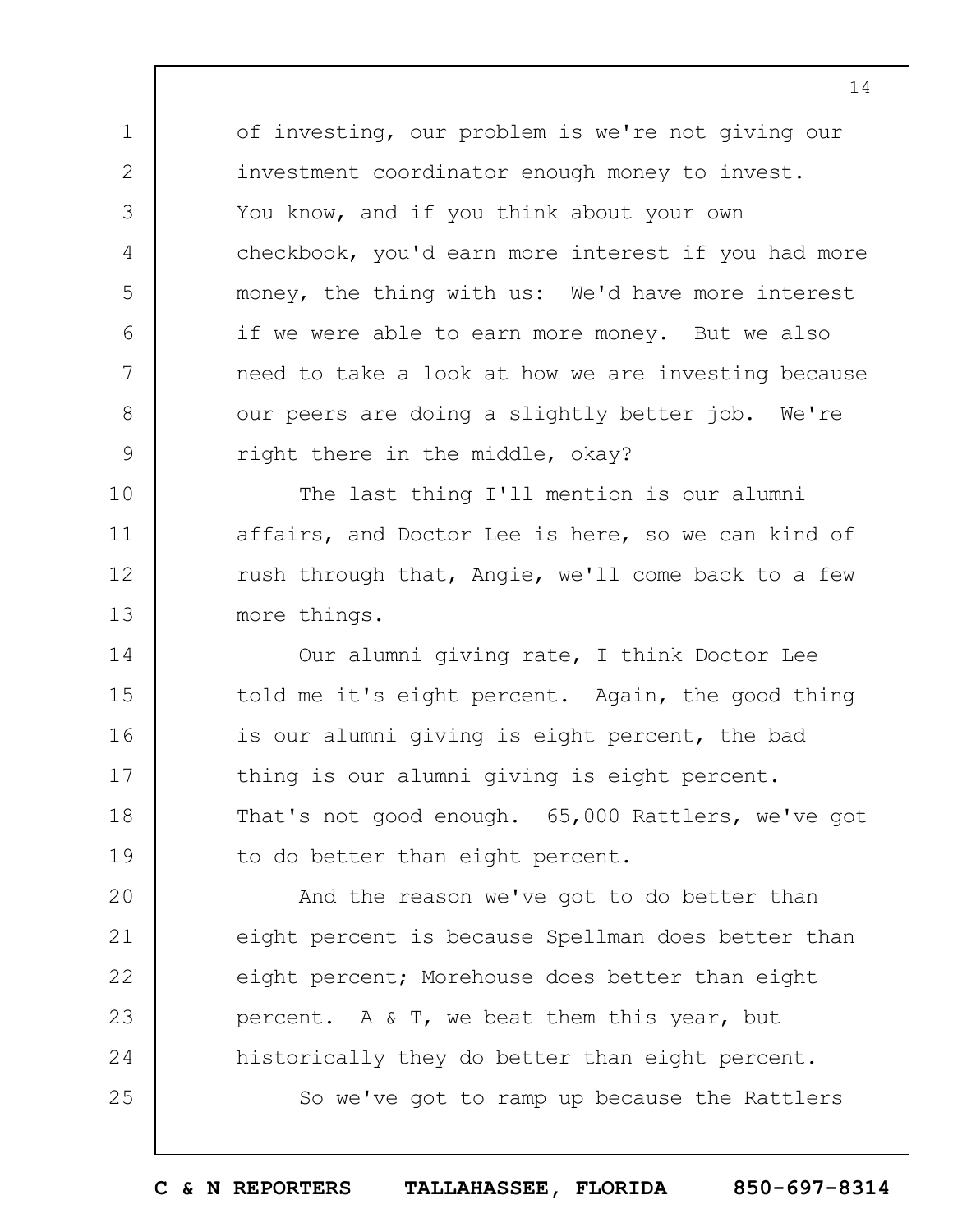need to set the pace. We need people chasing us. You know, they say that we're  $-$ - you know, we say that we are preeminent, we want to be best in class, in this business, in fundraising, the way you do that is by raising the money.

1

2

3

4

5

25

6 7 8 9 10 11 12 13 14 15 16 So our alumni efforts are up. We've got alumni leadership gatherings that are taking place in the northern states. As a matter of fact, we've got one that will convene in Dedham, Massachusetts, for the 51st anniversary of the National Alumni Association, and FAMU Board of Trustee Chairman Rufus Montgomery has been invited, and I think he's accepted, the opportunity to be the keynote speaker for that event. Doctor Mangum will serve as a keynote speaker for an event in Quincy, Florida, on Saturday.

17 18 19  $20$ 21 22 23 24 Rattlers are everywhere, our influence is everywhere. Doctor Lee is engaging additional alumni all across the country. The Rattler Boosters, as you're aware, are one of our extensions in fundraising arms, and they're preparing for their game edition of the Snake Bite Magazine which will highlight some of our activities.

The membership drive is continuing for the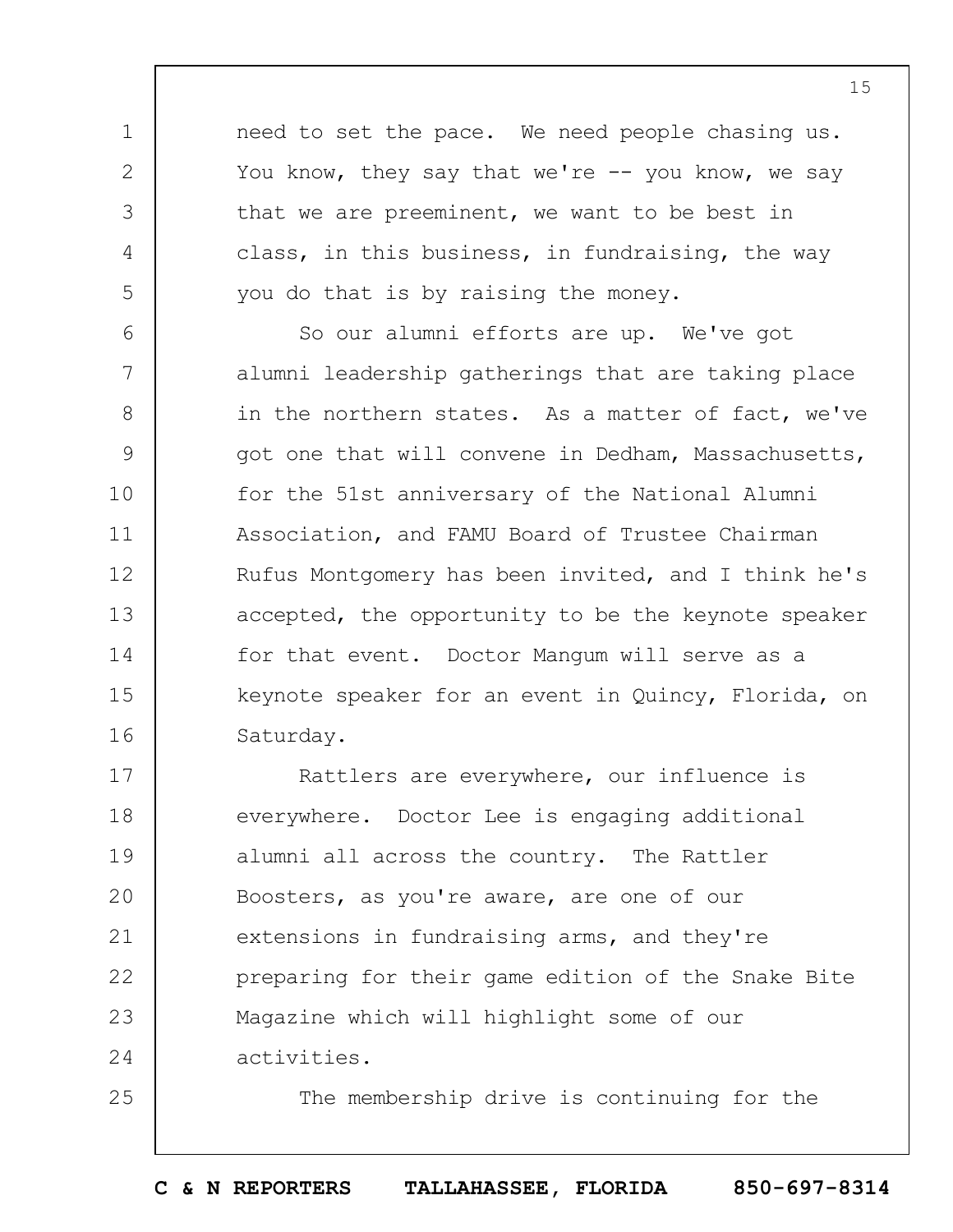1 2 3 4 5 6 7 8 9 10 11 12 13 14 15 16 17 18 19  $20$ 21 22 23 24 25 16 Boosters, and the fall kickoff for the Rattler Booster initiative is scheduled for Saturday, August the 29th, put that on your schedule. It's at The Moon. I ran through it because I want to save time for questions. You have the packet that gets more into specificity, but I want you to get an idea of where we're headed. Okay. Mr. Chairman, are there questions or --TRUSTEE LAWSON: Well, first of all, thank you; and, again, welcome Mr. Cotton. And then I guess I would open the floor quickly to see if there are any questions regarding Mr. Cotton's presentation. TRUSTEE MOORE: Just a quick comment, Mr. Chair. TRUSTEE LAWSON: Yes. TRUSTEE MOORE: Mr. Cotton, I'm absolutely impressed with the energy, and I know you are a bit modest; however, I would still ask: What is your goal in terms of fundraising, give or take a few million. VICE PRESIDENT COTTON: That's an excellent question. And let me say that we have not set one yet and let me tell you why. We've got to do three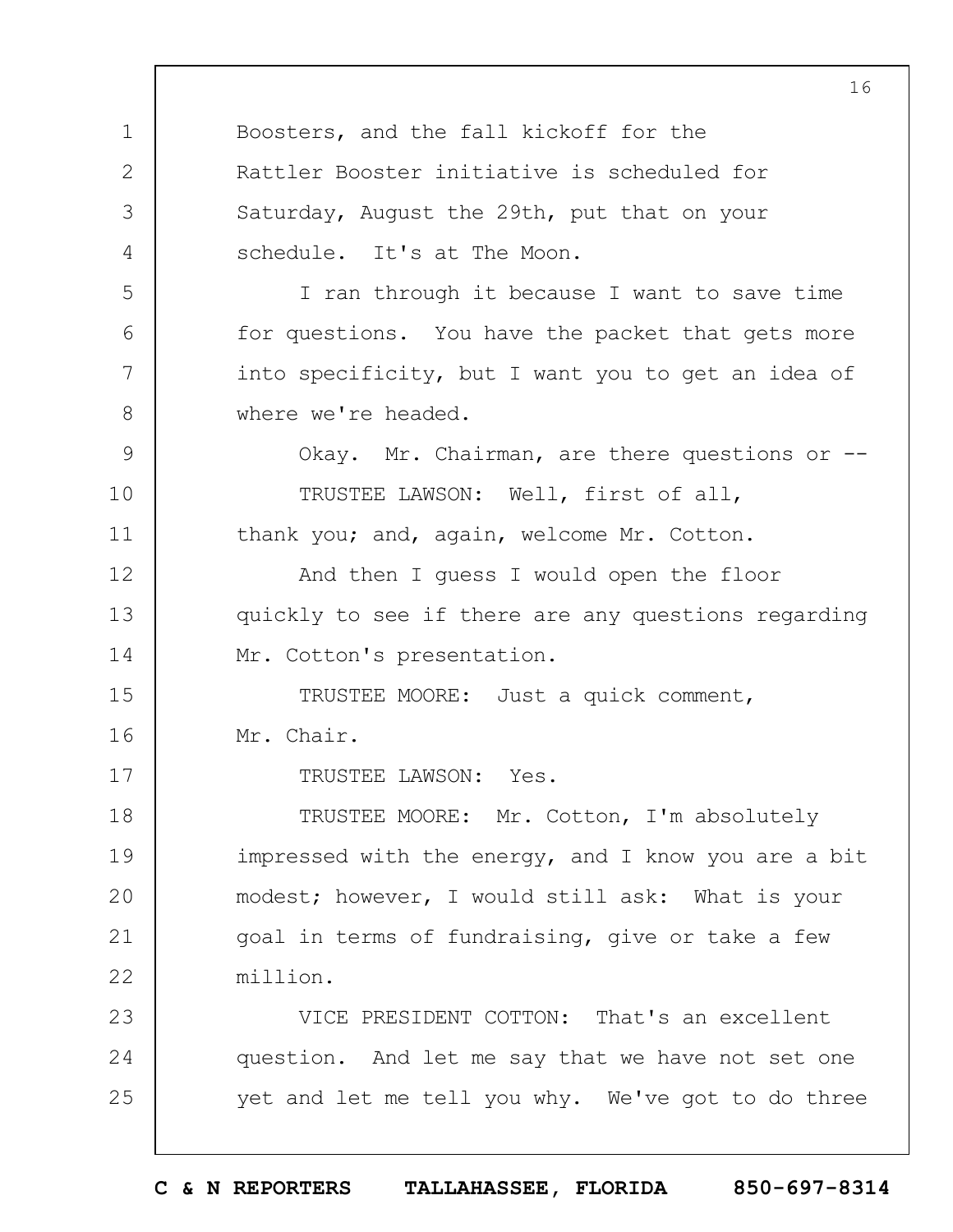things, and I had a chance to talk to Trustee Shannon about this.

1

2

3

4

5

6

7

8

9

10

We've got to do an internal assessment first. So the first thing we're going to do within the first 90 days, and we've already started it with Associate VP Poole and Associate VP Lee. We're sitting down and we're taking a look at our entire staff, and we're asking tough questions: Are we currently staffed the way we need to be to raise money?

11 12 13 14 15 16 17 18 Let me say this so in case you hear it in the bathroom or on the way to, you know, to Wal-Mart, you get it from me first: We are not staffed to raise money. We've got a staff of roughly 35 people, and there's one person in the office that has the title of a major fundraiser. You can't raise money staffed like that, so we've got to revisit our staffing pattern.

19  $20$ 21 22 23 24 25 So we've got to do an internal assessment, and then we've got to ask ourselves: Who is FAMU? What are the fantastic things about FAMU? What would compel an individual to write a six figure or seven figure check to FAMU? So we've got to ask ourselves those questions. What does the community look like? How does the community feel about FAMU?

**C & N REPORTERS TALLAHASSEE, FLORIDA 850-697-8314**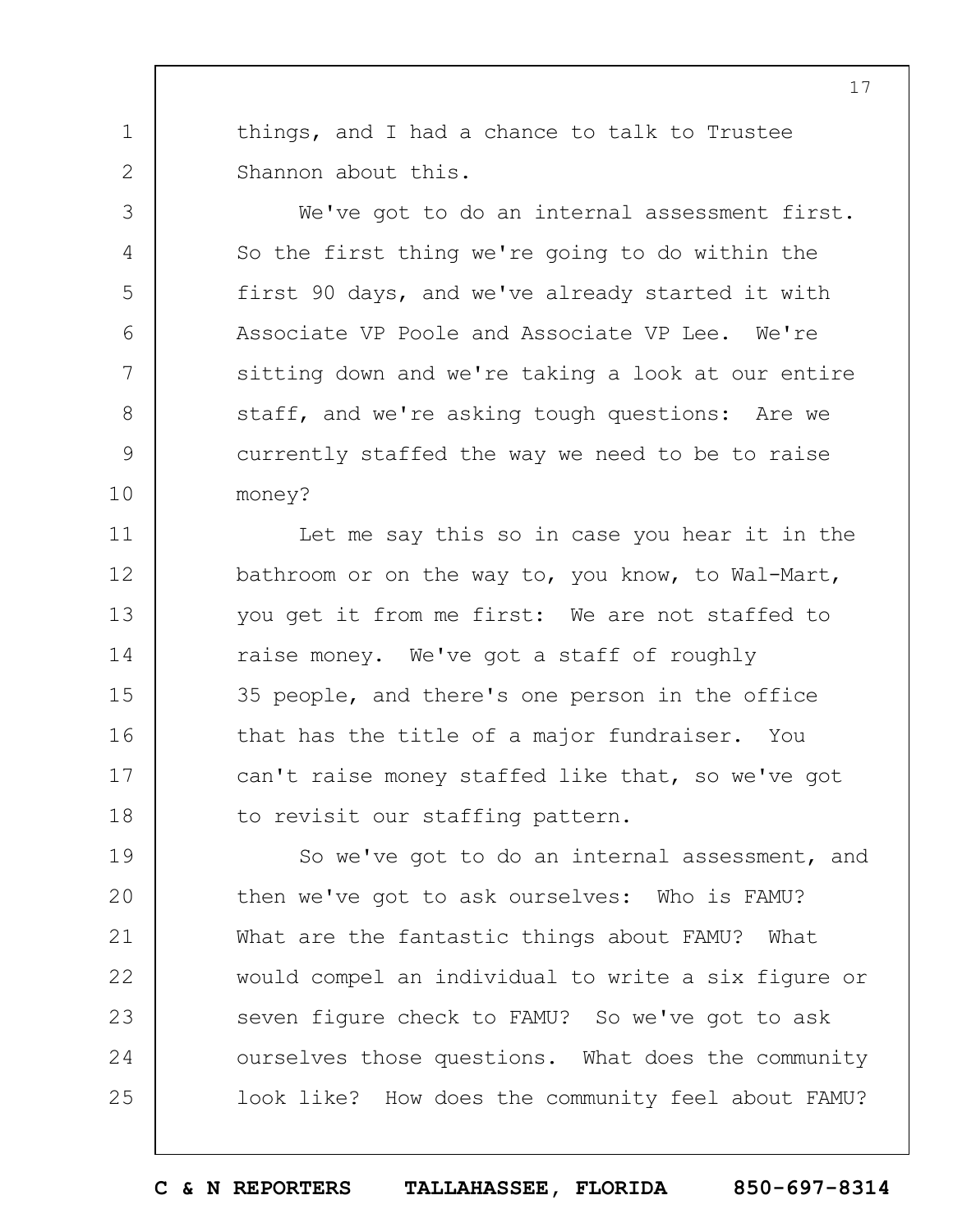We've got to talk to the deans, and we've got to talk to the faculty. We have to talk to the students and ask the students about what their needs are. We've got to answer all of those questions before we put dollar signs to it.

1

2

3

4

5

21

25

6 7 8 9 10 11 12 13 The way we do this in the fundraising business is we ask the questions first and then we ask: What does it take to do what the students cost? We're sitting here with a 7, \$8 million deficit in athletics. We've got to figure that in. So we've got to come up with the questions and put the dollar signs with the questions before we set the figure.

14 15 16 17 18 19  $20$ Although, I have to be honest with you, the President, when I first came in, already told me that she didn't want to hear \$5 million any more. So I can tell you five million won't be the goal; it will be considerably more than that because I've already been told by the boss \$5 million is not going to work.

TRUSTEE MOORE: Absolutely. Thank you.

22 23 24 TRUSTEE LAWSON: Okay. Any other questions for Mr. Cotton? (NO RESPONSE).

TRUSTEE LAWSON: Okay. If not, Mr. Cotton,

**C & N REPORTERS TALLAHASSEE, FLORIDA 850-697-8314**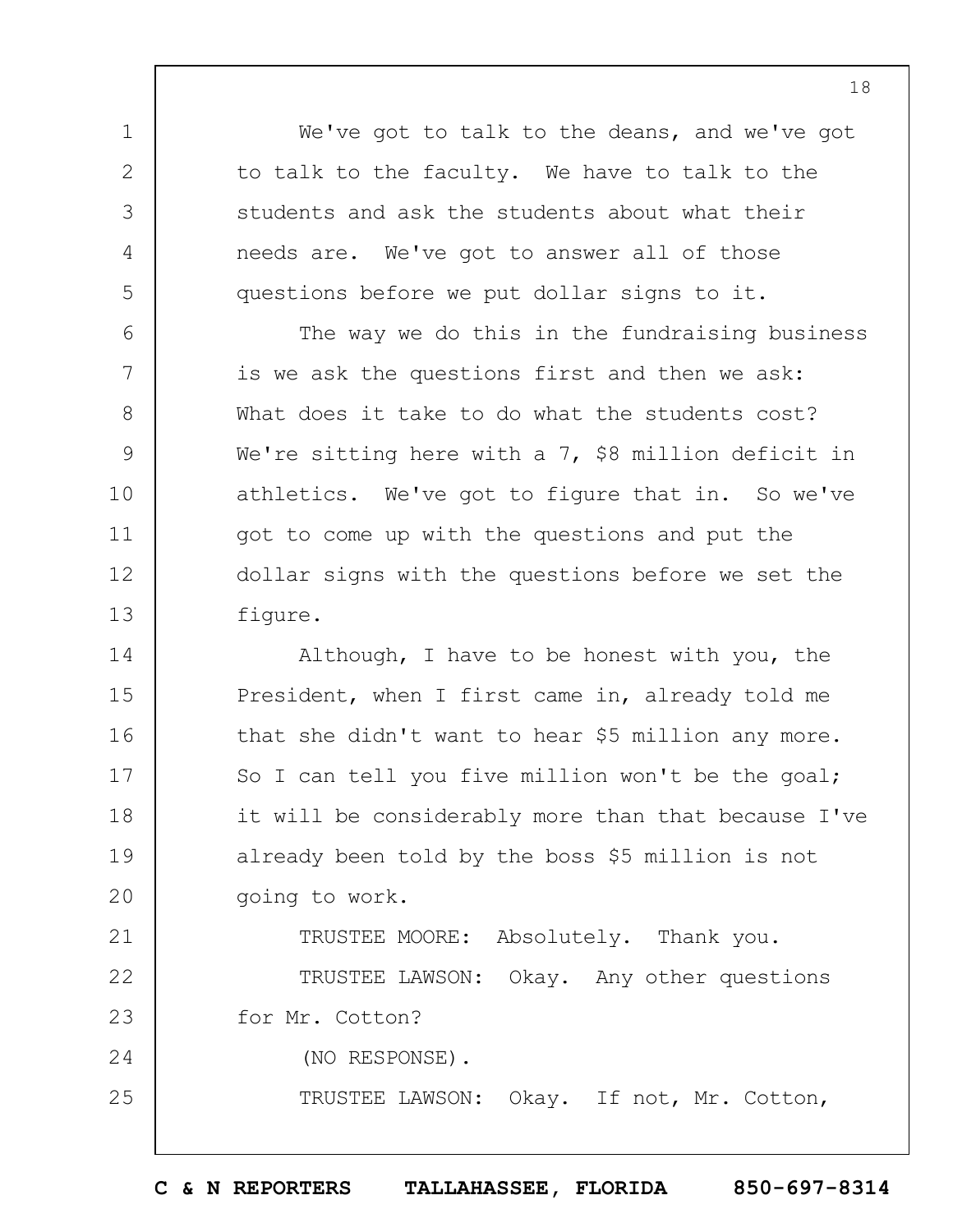|                | 19                                            |
|----------------|-----------------------------------------------|
| $\mathbf 1$    | again, thank you. Welcome. We look forward to |
| $\mathbf{2}$   | your activities.                              |
| 3              | MR. COTTON: Thank you.                        |
| $\overline{4}$ | TRUSTEE LAWSON: This concludes this committee |
| 5              | and I believe I'm handing it off to Audit.    |
| 6              | TRUSTEE WHITE: Yes.                           |
| 7              | (WHEREUPON, THE DIRECT SUPPORT ORGANIZATION   |
| $\,8\,$        | COMMITTEE MEETING WAS ADJOURNED).             |
| $\mathcal{G}$  |                                               |
| 10             |                                               |
| 11             |                                               |
| 12             | $\star$ $\star$<br>$\star$<br>$\star$         |
| 13             |                                               |
| 14             |                                               |
| 15             |                                               |
| 16             |                                               |
| 17             |                                               |
| $1\,8$         |                                               |
| 19             |                                               |
| 20             |                                               |
| 21             |                                               |
| 22             |                                               |
| 23             |                                               |
| 24             |                                               |
| 25             |                                               |
|                |                                               |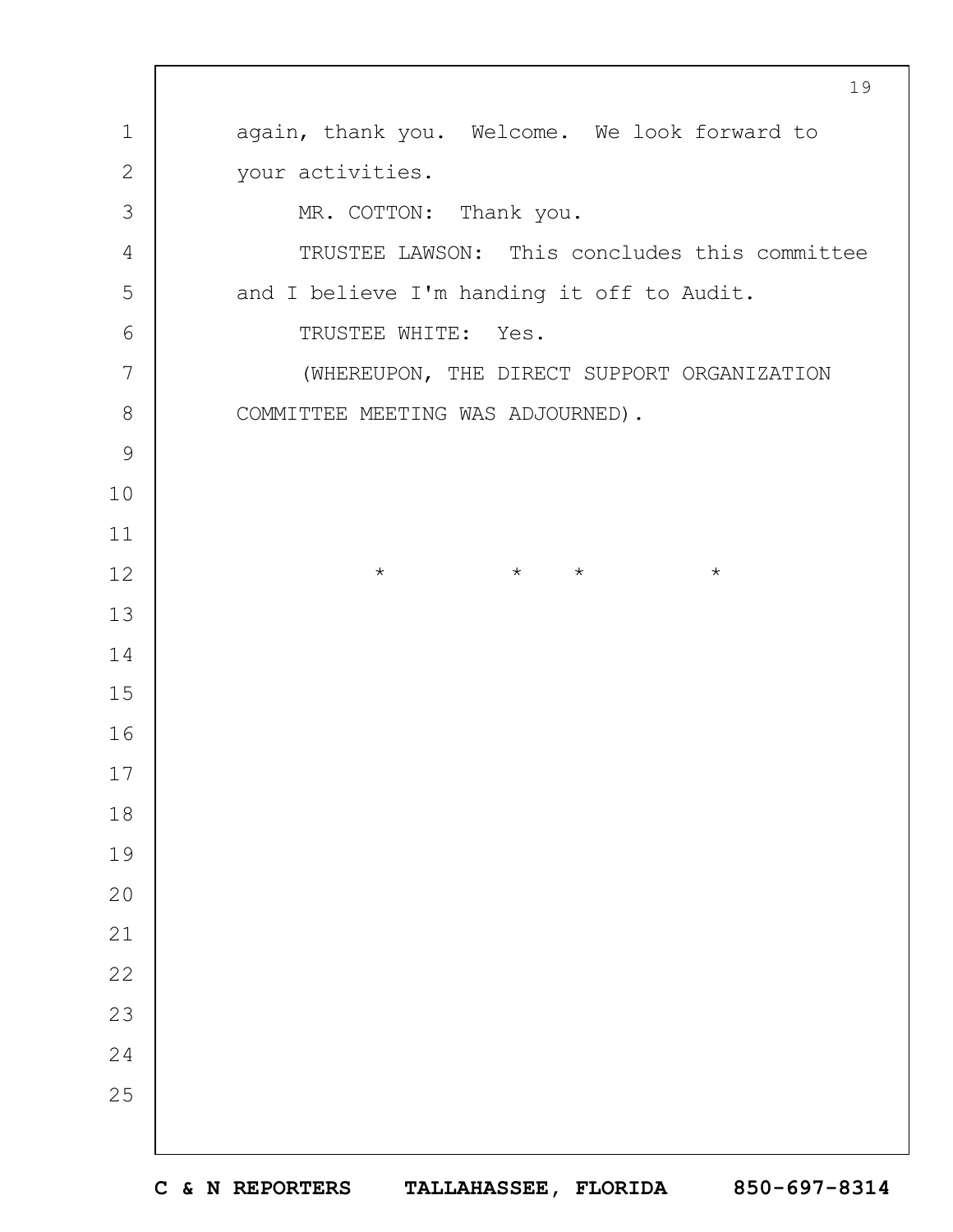|               | 20                                                                                                       |
|---------------|----------------------------------------------------------------------------------------------------------|
| 1             | CERTIFICATE                                                                                              |
| $\mathbf{2}$  |                                                                                                          |
| 3             | STATE OF FLORIDA<br>COUNTY OF LEON                                                                       |
| 4             |                                                                                                          |
| 5             | I, NANCY S. METZKE, RPR, FPR, certify that I<br>was authorized to and did stenographically report the    |
| 6             | foregoing proceedings and that the transcript is a true<br>and complete record of my stenographic notes. |
| 7             | DATED this 25th day of July, 2015.                                                                       |
| $8\,$         |                                                                                                          |
| $\mathcal{G}$ |                                                                                                          |
| 10            |                                                                                                          |
| 11            | NANCY S. METZKE, RPR, FPR<br>Court Reporter                                                              |
| 12            |                                                                                                          |
| 13            |                                                                                                          |
| 14            |                                                                                                          |
| 15            |                                                                                                          |
| 16            |                                                                                                          |
| 17            |                                                                                                          |
| 18            |                                                                                                          |
| 19            |                                                                                                          |
| 20            |                                                                                                          |
| 21            |                                                                                                          |
| 22            |                                                                                                          |
| 23            |                                                                                                          |
| 24            |                                                                                                          |
| 25            |                                                                                                          |
|               |                                                                                                          |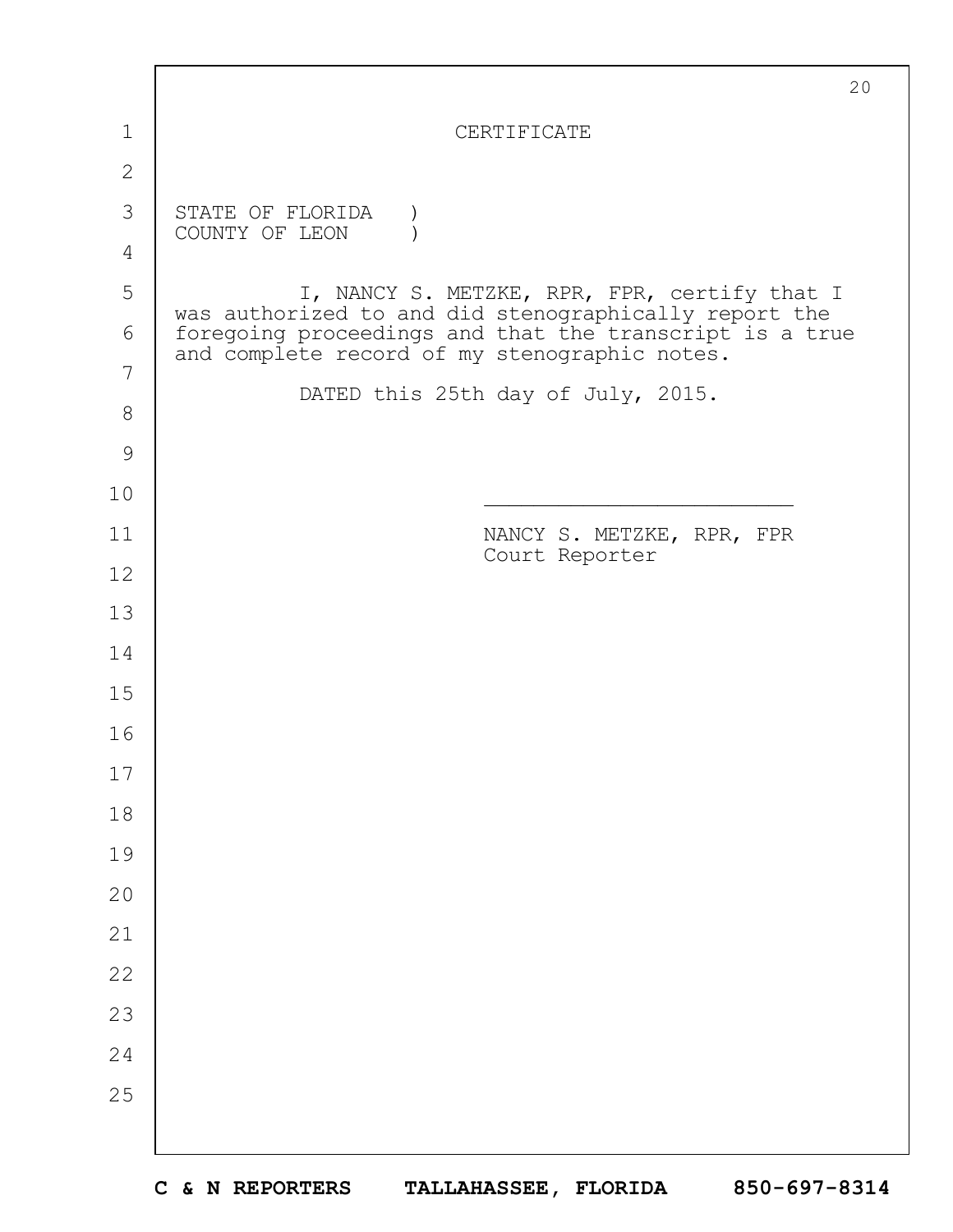| \$                           | 6                                | alumni [9] - 9:4,                                             | <b>Bite [1] - 15:22</b>              | 11:8, 12:9, 15:4                              |
|------------------------------|----------------------------------|---------------------------------------------------------------|--------------------------------------|-----------------------------------------------|
|                              |                                  | 10:14, 14:10, 14:14,                                          | Board [4] - 5:2, 5:10,               | Cleve [1] - 2:4                               |
| \$194,000 [1] - 9:14         | 65,000 $[4] - 9:24$ ,            | 14:16, 14:17, 15:6,                                           | 13:12, 15:11                         | Club [1] - 12:17                              |
| $$625$ [1] - 12:11           | 10:9, 14:18                      | 15:7, 15:19                                                   | <b>BOARD</b> $[1] - 1:1$             | collapse $[1] - 5.8$                          |
|                              | 697-8314 [1] - 1:22              | <b>Alumni</b> [2] - 9:22,                                     | <b>Booster</b> [1] - 16:2            | Comer [1] - 10:2                              |
|                              | 697-8715 [1] - 1:22              | 15:10                                                         | <b>Boosters</b> [2] - 15:20,         | coming [1] - 9:14                             |
|                              |                                  | <b>American [1] - 10:2</b>                                    | 16:1                                 | <b>COMMENCED [1] -</b>                        |
| $90s$ [1] - 6:2              | $\overline{7}$                   | Angela [5] - 4:18,                                            | <b>boss</b> $[1] - 18:19$            | 1:11                                          |
|                              |                                  | 5:14, 5:17, 7:2, 10:17                                        | <b>bottom</b> $[1] - 8:24$           | comment $[1] - 16:15$                         |
| 1                            | $7$ [1] - 18:9                   | Angie [1] - 14:12                                             | <b>BOX</b> $[1]$ - 1:21              | comments [1] - 5:11                           |
|                              | $7.79$ [1] - 13:19               | anniversary [1] -                                             | <b>Boyce</b> [1] - 2:3               | committee [1] - 19:4                          |
| 1.2 $[1] - 9:7$              |                                  | 15:10                                                         | <b>brief</b> [1] - 5:4               | <b>COMMITTEE [4] -</b>                        |
| $1.5$ [1] - 12:11            | 8                                | answer $[1]$ - 18:4                                           | <b>bring</b> $[1] - 9:16$            | 1:4, 1:7, 3:1, 19:8                           |
| 10 $[2] - 9:10$              |                                  | apply $[1] - 6.6$                                             | <b>brings</b> $[1] - 4:12$           | Committee $[3] - 3:4$ ,                       |
| 10.2 $[1] - 7:22$            | $8$ [1] - 18:9                   | appointed $[1] - 4:6$                                         | <b>bucket</b> $[2] - 6:11$ ,         | 3:17, 3:20                                    |
| $123$ [1] - 12:12            | $81$ [2] - 8:20, 8:21            | approval $[2] - 3:16$ ,                                       | 6:13                                 | community [3] -                               |
| 123,844,000 [2] -            | $850$ [2] - 1:22                 | 3:19                                                          |                                      | 5:23, 17:24, 17:25                            |
| 10:21, 11:25                 |                                  | arms [1] - 15:21                                              | <b>budget</b> $[2] - 6:17$ ,<br>6:20 |                                               |
| $127$ [1] - 10:22            | 9                                | assessment [2] -                                              |                                      | compare [2] - 10:23,                          |
| 183,000 [1] - 9:10           |                                  |                                                               | <b>budgets</b> [3] - 4:22,           | 11:3                                          |
| <b>1st</b> [1] - 4:14        | $90$ [1] - 17:5                  | 17:3, 17:19                                                   | 6:19, 7:1                            | compared [1] - 10:25                          |
|                              |                                  | <b>Assistant</b> $[1] - 4.9$<br><b>Associate</b> $[2] - 17:6$ | business $[3] - 13:6$ ,              | comparison $[1] - 8:7$                        |
| $\overline{2}$               | A                                | Association [1] -                                             | 15:4, 18:6                           | <b>compel</b> [1] - 17:22                     |
|                              |                                  | 15:11                                                         | $BY$ <sub>[1]</sub> - 1:16           | complete [1] - 20:6<br><b>CONCLUDED [1] -</b> |
| $2$ [1] - 8:14               | ability [1] - 13:11              |                                                               |                                      |                                               |
| 20/20 [1] - 12:17            | <b>able</b> $[2] - 7:6, 14:6$    | <b>assume</b> [1] - 3:17                                      | C                                    | 1:12                                          |
| $2014$ [1] - 8:12            | absolutely [3] -                 | assuming [1] - 13:15                                          | Campaign [3] - 9:6,                  | concludes [1] - 19:4                          |
| $2014/15$ [1] - 8:8          | 10:22, 16:18, 18:21              | AT $[2] - 1:11, 1:12$                                         | 9:10, 9:13                           | confidence [2] - 6:5,                         |
| $2015$ [4] - 1:10, 3:16,     | accepted [1] - 15:13             | athletics [1] - 18:10                                         | campaign $[1] - 9.8$                 | 7:25                                          |
| 3:19, 20:7                   | accumulated [2] -                | Audit [1] - 19:5                                              | <b>CAMPUS</b> [1] - 1:14             | consider [1] - 12:9                           |
| $21$ [1] - 1:10              | 6:16, 7:22                       | <b>August [3] - 6:20,</b>                                     |                                      | considerably [1] -                            |
| $21st$ [1] - 3:3             | <b>action</b> $[2] - 3:15$       | 7:1, 16:3                                                     | candnreporters.                      | 18:18                                         |
| 25th $[1]$ - 20:7            | activities $[2] - 15:24$ ,       | authorized $[1]$ - 20:5                                       | <b>com</b> [1] - 1:23                | continue [1] - 7:20                           |
| 29th [1] - 16:3              | 19:2                             | <b>available</b> $[1] - 7:1$                                  | Carolina [1] - 4:12                  | continues [1] - 13:20                         |
|                              | <b>addition</b> $[2] - 8:5, 9:9$ | AVP $[1] - 9:22$                                              | carries $[1] - 4:1$                  | continuing [1] -                              |
| 3                            | additional $[2] - 5:10$ ,        | aware [1] - 15:20                                             | case [2] - 12:5, 17:11               | 15:25                                         |
|                              | 15:18                            | aye [1] - 3:24                                                | <b>Cash</b> $[1] - 12:18$            | convene [1] - 15:9                            |
| $3.39$ [1] - 13:18           | address [1] - 5:11               |                                                               | cash [2] - 7:23, 12:20               | coordinator [1] -                             |
| $30$ [1] - 4:13              | ADJOURNED) [1] -                 | В                                                             | categories [1] - 9:17                | 14:2                                          |
| $300,000$ [1] - 8:9          | 19:8                             |                                                               | caveat [1] - 8:10                    | cost $[1]$ - 18:8                             |
| $3093$ [1] - 1:21            | Advancement [2] -                | bad [2] - 9:20, 14:16                                         | Center [1] - 4:11                    | Cotton [11] - 4:6,                            |
| $31st$ [2] - 6:20, 7:1       | 4:7, 5:16                        | <b>BAND</b> $[1] - 1:13$                                      | <b>CERTIFICATE [1] -</b>             | 4:15, 4:23, 5:25,                             |
| <b>32315-3093</b> [1] - 1:22 | advancement [1] -                | <b>Baptist</b> [1] - 4:11                                     | 20:1                                 | 10:25, 13:1, 13:2,                            |
|                              | 4:13                             | <b>bathroom</b> [1] - 17:12                                   | certify [1] - 20:5                   | 16:11, 16:18, 18:23,                          |
| 35 [1] - 17:15               | affairs [1] - 14:11              | <b>beat</b> $[1]$ - 14:23                                     | <b>CHAIR</b> $[1] - 1:7$             | 18:25                                         |
|                              | AFFIRMATIVE [1] -                | <b>began</b> $[1] - 9:2$                                      | Chair [2] - 3:13, 8:22               | cotton [1] - 4:9                              |
| 4                            | 3:25                             | begin [1] - 12:21                                             | chair $[1] - 16:16$                  | <b>COTTON</b> [4] - 4:16,                     |
| 417 [1] - 12:8               | affluent [1] - 10:10             | <b>Beginning</b> [1] - 8:19                                   | Chairman [5] - 4:25,                 | 4:24, 16:23, 19:3                             |
|                              |                                  | <b>BELINDA</b> [1] - 1:7                                      | 5:6, 12:25, 15:11,                   | Cotton's [1] - 16:14                          |
|                              |                                  |                                                               |                                      |                                               |
| 4:40 [1] - 1:11              | <b>African</b> [1] - 10:2        | <b>Belinda</b> $[1] - 3:7$                                    | 16:9                                 | <b>counting</b> $[1] - 7:19$                  |
| 4th [2] - 3:16, 3:19         | African-American                 | best [4] - 11:5, 11:7,                                        | chance [5] - 5:22,                   | <b>country</b> [1] - 15:19                    |
|                              | $[1] - 10:2$                     | 11:8, 15:3                                                    | 7:15, 8:2, 13:23, 17:1               | <b>COUNTY</b> [1] - 20:3                      |
| 5                            | aggressively [1] -               | <b>better</b> $[9] - 10:4$ ,                                  | change [2] - 10:21,                  | <b>couple</b> [1] - 12:4                      |
|                              | 11:12                            | 10:10, 10:11, 14:8,                                           | 12:13                                | <b>COURT</b> $[1] - 1:16$                     |
| $5$ [2] - 18:16, 18:19       | $ago$ [1] - 6:8                  | 14:19, 14:20, 14:21,                                          | chasing [1] - 15:1                   | <b>Court</b> $[1] - 20:11$                    |
| $5.5$ [2] - 7:7, 8:9         | Agricultural [2] - 4:4,          | 14:22, 14:24                                                  | check [1] - 17:23                    | crossed [1] - 6:25                            |
| $5.8$ [8] - 7:21, 9:20,      | 4:5                              | <b>between</b> $[1] - 5.6$                                    | checkbook [1] - 14:4                 |                                               |
| 9:21, 9:24, 10:7, 10:8,      | <b>ain't</b> $[1]$ - 13:6        | <b>billion</b> $[1]$ - 12:11                                  | checks [1] - 7:18                    |                                               |
| 10:11, 10:12                 | <b>ALSO</b> [1] - 2:1            | <b>bit</b> $[7] - 7:21, 8:3,$                                 | chose [1] - 6:6                      | D                                             |
| <b>51st</b> [1] - $15:10$    | <b>Alston</b> $[1] - 2:5$        | 9:6, 9:13, 10:21,                                             |                                      | data [2] - 13:1, 13:2                         |
| 5:00 [1] - 1:12              | <b>alum</b> $[2] - 9:24$         | 13:20, 16:19                                                  | class [5] - 11:5, 11:7,              | <b>DATE</b> $[1] - 1:10$                      |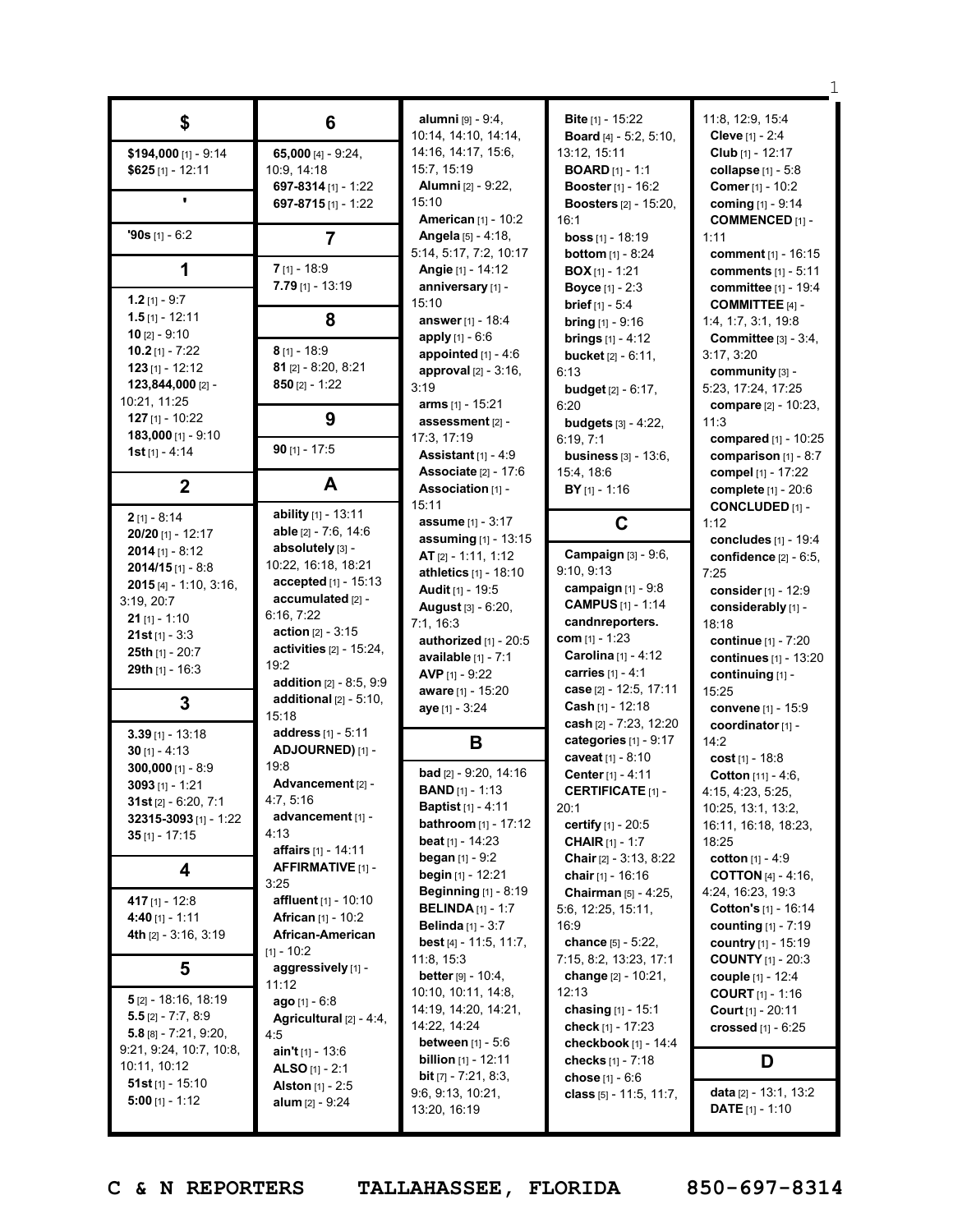| <b>DATED</b> $[1] - 20:7$<br>days [1] - 17:5<br>deans [1] - 18:1<br>decent [1] - 13:17<br>Dedham [1] - 15:9<br>deficit [1] - 18:9<br>definitely $[2] - 5:14$ ,<br>7:19<br>different $[1] - 9:16$<br><b>Direct</b> $[1] - 3:4$<br><b>DIRECT</b> $[3] - 1:3$ | excited [4] - 6:10,<br>7:13, 8:23, 9:11<br><b>exciting</b> $[1] - 9:15$<br><b>excuses</b> [1] - 13:9<br>Executive $[2] - 4.8$ ,<br>4:19<br>experience $[1] - 4:13$<br><b>extend</b> $[1] - 4:3$<br>extensions [1] -<br>15:21<br>extremely [1] - 6:15 | four $[2] - 4:20, 8:7$<br>four-year $[1] - 8:7$<br>FPR [3] - 1:16, 20:5,<br>20:11<br><b>frankly</b> $[2] - 7:11$ ,<br>7:17<br><b>Friday</b> [1] - $6:23$<br>FSU [2] - 12:2, 12:11<br><b>funding</b> $[1] - 9:16$<br>fundraiser $[2] - 10:6$ ,<br>17:16 | improvement [1] -<br>8:21<br>$IN [1] - 1:3$<br><b>increase</b> $[1] - 8:13$<br>increased $[1] - 8:20$<br><b>INDICATIONS)</b> [1] -<br>3:25<br>individual $[1]$ - 17:22<br>indulgences [1] - 5:7<br>ineffectiveness [1] -<br>11:19 | <b>Kimberly</b> [1] - 3:11<br><b>KIMBERLY</b> $[1] - 1:8$<br><b>kind</b> $[1] - 14:11$<br>knows [1] - 11:11<br>L<br>$largely$ [1] - 7:25<br>$last$ [12] - 7:7, 7:10,<br>7:21, 8:19, 9:2, 9:8,<br>9:20, 9:21, 12:16, |
|------------------------------------------------------------------------------------------------------------------------------------------------------------------------------------------------------------------------------------------------------------|------------------------------------------------------------------------------------------------------------------------------------------------------------------------------------------------------------------------------------------------------|--------------------------------------------------------------------------------------------------------------------------------------------------------------------------------------------------------------------------------------------------------|-----------------------------------------------------------------------------------------------------------------------------------------------------------------------------------------------------------------------------------|---------------------------------------------------------------------------------------------------------------------------------------------------------------------------------------------------------------------|
| 3:1, 19:7                                                                                                                                                                                                                                                  | F                                                                                                                                                                                                                                                    | fundraising [8] -                                                                                                                                                                                                                                      | influence [2] - 13:12,                                                                                                                                                                                                            | 13:14, 13:21, 14:10                                                                                                                                                                                                 |
| Director $[2] - 4:8$ ,                                                                                                                                                                                                                                     |                                                                                                                                                                                                                                                      | 8:18, 8:20, 9:3, 11:19,                                                                                                                                                                                                                                | 15:17                                                                                                                                                                                                                             | <b>LAWSON</b> $[8] - 1:8$                                                                                                                                                                                           |
| 4:19                                                                                                                                                                                                                                                       | fact [10] - 5:10, 6:21,                                                                                                                                                                                                                              | 15:4, 15:21, 16:21,                                                                                                                                                                                                                                    | information [1] -                                                                                                                                                                                                                 | 3:10, 3:21, 16:10,                                                                                                                                                                                                  |
| director [1] - 13:24                                                                                                                                                                                                                                       |                                                                                                                                                                                                                                                      | 18:6                                                                                                                                                                                                                                                   | 5:18                                                                                                                                                                                                                              | 16:17, 18:22, 18:25,                                                                                                                                                                                                |
| <b>Doctor</b> $[9] - 8:1$ ,                                                                                                                                                                                                                                | 7:12, 9:1, 9:7, 10:1,                                                                                                                                                                                                                                | G                                                                                                                                                                                                                                                      | informational [1] -                                                                                                                                                                                                               | 19:4                                                                                                                                                                                                                |
| 9:22, 9:23, 10:2, 10:7,                                                                                                                                                                                                                                    | 11:6, 11:15, 11:20,                                                                                                                                                                                                                                  |                                                                                                                                                                                                                                                        | 4:2                                                                                                                                                                                                                               | <b>Lawson</b> $[2] - 3:9$ ,                                                                                                                                                                                         |
| 14:11, 14:14, 15:14,                                                                                                                                                                                                                                       | 15:8                                                                                                                                                                                                                                                 | game [1] - 15:22                                                                                                                                                                                                                                       | initiative [2] - 9:15,                                                                                                                                                                                                            | 13:1                                                                                                                                                                                                                |
| 15:18                                                                                                                                                                                                                                                      | faculty [2] - 9:5, 18:2                                                                                                                                                                                                                              |                                                                                                                                                                                                                                                        | 16:2                                                                                                                                                                                                                              | leadership $[1] - 15:7$                                                                                                                                                                                             |
| dollar $[2] - 18:5$ ,                                                                                                                                                                                                                                      | <b>Faculty</b> [2] - 9:5,                                                                                                                                                                                                                            | gatherings [1] - 15:7                                                                                                                                                                                                                                  | initiatives $[1] - 8:18$                                                                                                                                                                                                          | least $[1] - 5:23$                                                                                                                                                                                                  |
| 18:12                                                                                                                                                                                                                                                      | 9:12                                                                                                                                                                                                                                                 | gavel [1] - 5:6                                                                                                                                                                                                                                        | institutions [1] -                                                                                                                                                                                                                | Lee [6] - 9:22, 9:23,                                                                                                                                                                                               |
| donations $[1] - 10:14$                                                                                                                                                                                                                                    | faculty/staff $[1] - 9.8$<br>fall $[1] - 16:1$                                                                                                                                                                                                       | George [2] - 4:6,<br>5:25                                                                                                                                                                                                                              | 12:1                                                                                                                                                                                                                              | 14:11, 14:14, 15:18,<br>17:6                                                                                                                                                                                        |
| done [4] - 6:15, 6:22,                                                                                                                                                                                                                                     | <b>FAMU</b> [16] - 1:14,                                                                                                                                                                                                                             | Gifts $[1] - 4:10$                                                                                                                                                                                                                                     | <b>interest</b> $[2] - 14:4$ ,                                                                                                                                                                                                    | <b>LEON</b> $[1]$ - 20:3                                                                                                                                                                                            |
| 10:4, 13:17                                                                                                                                                                                                                                                | 4:8, 4:12, 6:2, 6:21,                                                                                                                                                                                                                                |                                                                                                                                                                                                                                                        | 14:5                                                                                                                                                                                                                              | license [1] - 12:18                                                                                                                                                                                                 |
| donor $[1] - 8:1$                                                                                                                                                                                                                                          | 7:14, 7:17, 9:11,                                                                                                                                                                                                                                    | <b>glad</b> $[1] - 7:9$                                                                                                                                                                                                                                | <b>Interim</b> $[1] - 4:18$                                                                                                                                                                                                       | lines [1] - 8:24                                                                                                                                                                                                    |
| donors [1] - 7:16                                                                                                                                                                                                                                          | 10:10, 10:25, 12:20,                                                                                                                                                                                                                                 | goal [5] - 7:7, 8:9,                                                                                                                                                                                                                                   | internal [2] - 17:3,                                                                                                                                                                                                              | $load$ [2] - 6:11, 6:13                                                                                                                                                                                             |
| door $[1] - 5:7$<br><b>dotted</b> $[1] - 6:24$                                                                                                                                                                                                             | 15:11, 17:20, 17:21,<br>17:23, 17:25                                                                                                                                                                                                                 | 13:19, 16:21, 18:17<br>goals [3] - 5:21,<br>8:12, 13:22                                                                                                                                                                                                | 17:19<br>interview $[2] - 5:20$ ,                                                                                                                                                                                                 | <b>LOCATION</b> $[1]$ - 1:13<br>$look$ [13] - 8:6, 8:12,                                                                                                                                                            |
| down $[3] - 6:9$ ,                                                                                                                                                                                                                                         | fantastic $[6] - 5:15$ ,                                                                                                                                                                                                                             | gospel [1] - 5:25                                                                                                                                                                                                                                      | 13:8                                                                                                                                                                                                                              | 8:18, 9:4, 9:8, 10:18,                                                                                                                                                                                              |
| 10:21, 17:7                                                                                                                                                                                                                                                | 5:19, 6:6, 8:15, 10:23,                                                                                                                                                                                                                              |                                                                                                                                                                                                                                                        | invest [1] - 14:2                                                                                                                                                                                                                 | 12:1, 13:15, 13:16,                                                                                                                                                                                                 |
| drive [1] - 15:25                                                                                                                                                                                                                                          | 17:21                                                                                                                                                                                                                                                | greatness $[1] - 6:5$                                                                                                                                                                                                                                  | investing [2] - 14:1,                                                                                                                                                                                                             | 14:7, 17:7, 17:25,                                                                                                                                                                                                  |
| <b>DSO</b> [2] - $3:19, 4:22$                                                                                                                                                                                                                              | far $[1] - 10:4$                                                                                                                                                                                                                                     | green [1] - 6:1                                                                                                                                                                                                                                        | 14:7                                                                                                                                                                                                                              | 19:1                                                                                                                                                                                                                |
| due [3] - 7:12, 7:25,                                                                                                                                                                                                                                      | <b>favor</b> $[1] - 3:24$                                                                                                                                                                                                                            | group $[1]$ - 12:16                                                                                                                                                                                                                                    | investment [5] -                                                                                                                                                                                                                  | looked [1] - 7:13                                                                                                                                                                                                   |
| 9:5                                                                                                                                                                                                                                                        | <b>FAX</b> [1] - 1:22                                                                                                                                                                                                                                | groups $[1] - 5:23$                                                                                                                                                                                                                                    | 13:19, 13:22, 13:23,                                                                                                                                                                                                              | <b>looking</b> [1] - 7:17                                                                                                                                                                                           |
| Е                                                                                                                                                                                                                                                          | few [3] - 8:16, 14:12,<br>16:21                                                                                                                                                                                                                      | guarantee [1] - 6:12<br>guess [1] - 16:12                                                                                                                                                                                                              | 13:24, 14:2<br>investments [2] -<br>13:14, 13:17                                                                                                                                                                                  | looks [1] - 13:21<br><b>Lucas</b> $[1] - 2:3$                                                                                                                                                                       |
| earn [2] - 14:4, 14:6<br>edition [1] - 15:22                                                                                                                                                                                                               | figure [4] - 17:22,<br>17:23, 18:10, 18:13                                                                                                                                                                                                           | Н                                                                                                                                                                                                                                                      | invited [1] - 15:12                                                                                                                                                                                                               | Μ                                                                                                                                                                                                                   |
| educator [1] - 10:2                                                                                                                                                                                                                                        | finance $[1] - 7:11$                                                                                                                                                                                                                                 | <b>HALL</b> $[1] - 1:13$                                                                                                                                                                                                                               | <b>item</b> $[1]$ - 3:15                                                                                                                                                                                                          | Madam [3] - 3:13,                                                                                                                                                                                                   |
| efforts [1] - 15:6                                                                                                                                                                                                                                         | first $[11] - 3:15, 4:14,$                                                                                                                                                                                                                           | handing [1] - 19:5                                                                                                                                                                                                                                     | items $[1] - 4:2$                                                                                                                                                                                                                 |                                                                                                                                                                                                                     |
| eight [8] - 14:15.                                                                                                                                                                                                                                         | 7:3, 10:3, 16:10, 17:3,<br>17:4, 17:5, 17:13,                                                                                                                                                                                                        | <b>hard</b> $[1] - 4:21$<br><b>Harvard</b> [1] - 10:3                                                                                                                                                                                                  | J                                                                                                                                                                                                                                 | 4:25, 8:22<br><b>Magazine</b> [1] - 15:23                                                                                                                                                                           |
| 14:16, 14:17, 14:19,                                                                                                                                                                                                                                       | 18:7, 18:15                                                                                                                                                                                                                                          | <b>headed</b> $[1]$ - 16:8                                                                                                                                                                                                                             | James [1] - 10:2                                                                                                                                                                                                                  | <b>Major</b> [1] - 4:10                                                                                                                                                                                             |
| 14:21, 14:22, 14:24                                                                                                                                                                                                                                        | <b>fiscal</b> $[1] - 8:8$                                                                                                                                                                                                                            | hear $[2] - 17:11$ ,                                                                                                                                                                                                                                   | $job [8] - 4:14, 5:15,$                                                                                                                                                                                                           | major [1] - 17:16                                                                                                                                                                                                   |
| end $[1] - 8:8$                                                                                                                                                                                                                                            | five $[1]$ - 18:17                                                                                                                                                                                                                                   | 18:16                                                                                                                                                                                                                                                  | 6:7, 6:8, 6:9, 13:17,                                                                                                                                                                                                             | <b>Mangum</b> $[3] - 8:1$ ,                                                                                                                                                                                         |
| endowment [4] -                                                                                                                                                                                                                                            | <b>fix</b> $[2] - 12:14$ , 12:15                                                                                                                                                                                                                     | heard [2] - 11:5, 12:2                                                                                                                                                                                                                                 | 13:25, 14:8                                                                                                                                                                                                                       | 10:7, 15:14                                                                                                                                                                                                         |
| 10:20, 12:7, 12:10,<br>12:12                                                                                                                                                                                                                               | floor $[1]$ - 16:12<br><b>FLORIDA</b> $[4] - 1:1$ ,                                                                                                                                                                                                  | help $[2] - 6:5, 13:11$                                                                                                                                                                                                                                | <b>JULY</b> $[1]$ - 1:10                                                                                                                                                                                                          | <b>March</b> $[2] - 3:16$ ,<br>3:19                                                                                                                                                                                 |
| energy [1] - 16:19                                                                                                                                                                                                                                         | 1:14, 1:22, 20:3                                                                                                                                                                                                                                     | highlight [1] - 15:23                                                                                                                                                                                                                                  | July $[3] - 3:3, 4:14,$                                                                                                                                                                                                           | <b>Mart</b> [1] - 17:12                                                                                                                                                                                             |
| engaging $[1]$ - 15:18                                                                                                                                                                                                                                     | <b>Florida</b> [7] - 4:3, 4:4,                                                                                                                                                                                                                       | historically [1] -                                                                                                                                                                                                                                     | 20:7                                                                                                                                                                                                                              | Massachusetts [1] -                                                                                                                                                                                                 |
| entire [2] - 5:12, 17:7                                                                                                                                                                                                                                    | 12:3, 12:7, 12:8,                                                                                                                                                                                                                                    | 14:24                                                                                                                                                                                                                                                  | Κ                                                                                                                                                                                                                                 | 15:9                                                                                                                                                                                                                |
| evening $[2] - 4:24$ ,                                                                                                                                                                                                                                     | 15:15                                                                                                                                                                                                                                                | honest [1] - 18:14                                                                                                                                                                                                                                     |                                                                                                                                                                                                                                   | matter [7] - 6:21, 9:7,                                                                                                                                                                                             |
| 5:1                                                                                                                                                                                                                                                        | focus $[1] - 7:9$                                                                                                                                                                                                                                    |                                                                                                                                                                                                                                                        | <b>Karl</b> [1] - 2:3                                                                                                                                                                                                             | 10:1, 11:6, 11:15,                                                                                                                                                                                                  |
| event $[2] - 15:14$ ,                                                                                                                                                                                                                                      | foregoing $[1]$ - 20:6                                                                                                                                                                                                                               |                                                                                                                                                                                                                                                        | <b>KELVIN</b> [1] - 1:8                                                                                                                                                                                                           | 11:20, 15:8                                                                                                                                                                                                         |
| 15:15                                                                                                                                                                                                                                                      | <b>Forest</b> [1] - 4:11                                                                                                                                                                                                                             | $I's [1] - 6:24$                                                                                                                                                                                                                                       | Kelvin [1] - 3:9                                                                                                                                                                                                                  | Mechanical $[2] - 4:4$ ,                                                                                                                                                                                            |
| everywhere [2] -                                                                                                                                                                                                                                           |                                                                                                                                                                                                                                                      | idea [1] - 16:7                                                                                                                                                                                                                                        | <b>key</b> [2] - 5:9, 8:18                                                                                                                                                                                                        | 4.5                                                                                                                                                                                                                 |
| 15:17, 15:18                                                                                                                                                                                                                                               | <b>formal</b> $[1] - 5:8$                                                                                                                                                                                                                            | <b>important</b> [1] - 10:19                                                                                                                                                                                                                           | keynote [2] - 15:13,                                                                                                                                                                                                              | <b>Medical</b> $[1] - 4:11$                                                                                                                                                                                         |
| <b>exceeded</b> $[3] - 8:9$ ,                                                                                                                                                                                                                              | forward [1] - 19:1                                                                                                                                                                                                                                   |                                                                                                                                                                                                                                                        | 15:15                                                                                                                                                                                                                             | <b>MEETING</b> $[2] - 1:4$ ,                                                                                                                                                                                        |
| 8:13, 13:22<br>excellent [1] - 16:23                                                                                                                                                                                                                       | <b>Foundation</b> $[3] - 4:8$ ,<br>6:21, 10:19                                                                                                                                                                                                       | impressed [1] -<br>16:19                                                                                                                                                                                                                               | kickoff [1] - 16:1                                                                                                                                                                                                                | 19:8                                                                                                                                                                                                                |

**C & N REPORTERS TALLAHASSEE, FLORIDA 850-697-8314**

 $^{\circ}$   $^{\circ}$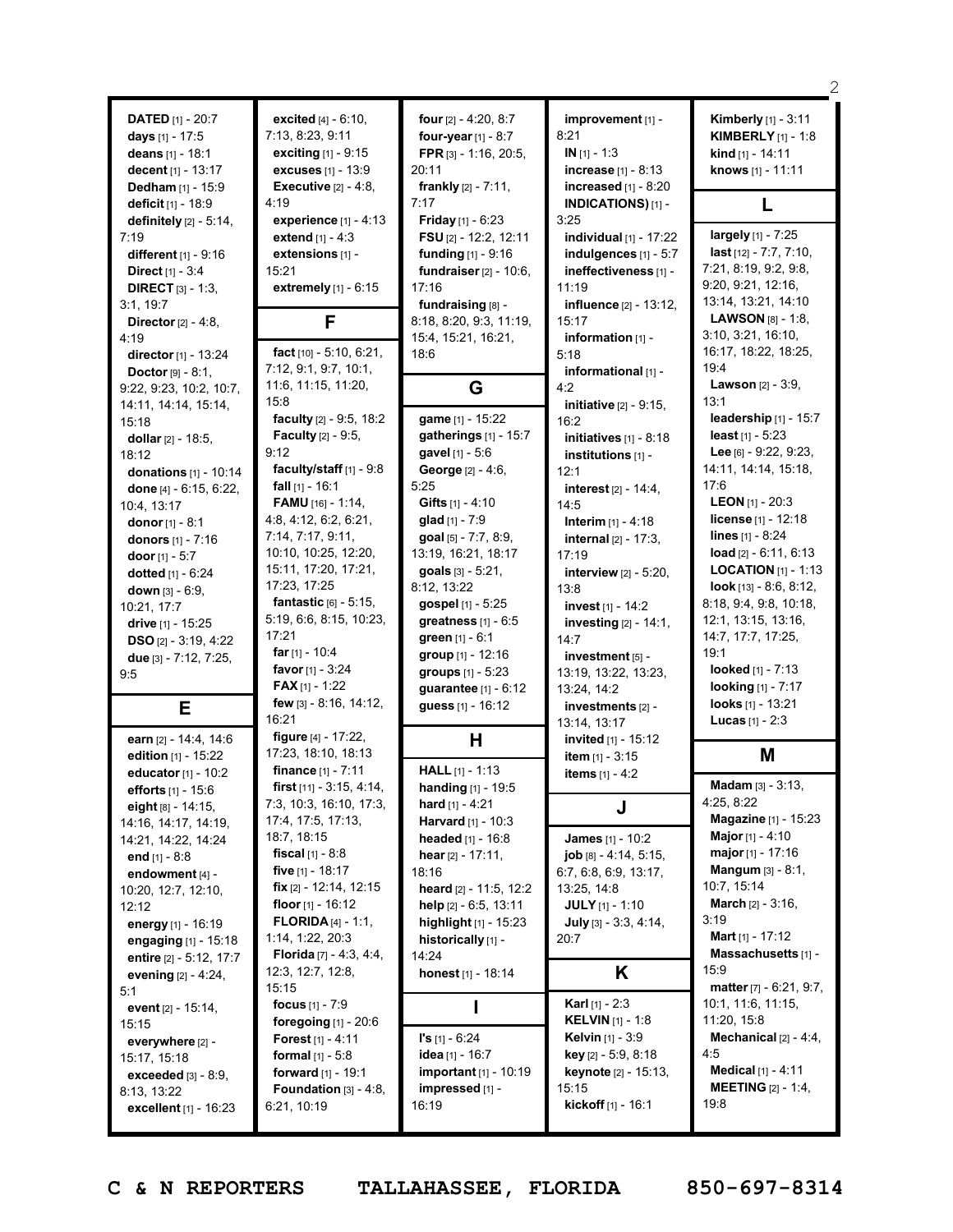| <b>meeting</b> $[3] - 3:3$ ,<br>3:17, 5:20<br><b>members</b> $[1] - 5:2$<br><b>MEMBERS</b> $[1] - 1:7$<br>membership [1] -<br>15:25<br><b>mention</b> $[1] - 14:10$ | new [3] - 6:24, 7:14,<br>7:16<br>newly [1] - 4:6<br>news [3] - 9:19, 9:20,<br>10:13<br>next [2] - 8:17, 10:17<br>$NO$ <sub>[1]</sub> - 18:24 | 14:15, 14:16, 14:17,<br>14:19, 14:21, 14:22,<br>14:23, 14:24<br>person [1] - 17:15<br>personal [1] - 13:6<br>place [3] - 7:18,<br>11:11, 15:7 | quit [1] - 10:25<br>quite [2] - 7:11, 7:17<br>quorum [1] - 3:13<br>quote [1] - 6:12<br>R | RPR [3] - 1:16, 20:5,<br>20:11<br><b>Rufus</b> [1] - 15:12<br>rufus $[1] - 2:2$<br>run $[1] - 7:3$<br>rush [1] - 14:12 |
|---------------------------------------------------------------------------------------------------------------------------------------------------------------------|----------------------------------------------------------------------------------------------------------------------------------------------|-----------------------------------------------------------------------------------------------------------------------------------------------|------------------------------------------------------------------------------------------|------------------------------------------------------------------------------------------------------------------------|
| mentioned $[1] - 8:1$<br><b>METZKE</b> $[3] - 1:16$ ,                                                                                                               | <b>North</b> $[1] - 4:12$<br><b>northern</b> $[1]$ - 15:8                                                                                    | <b>Planned</b> [1] - 4:10<br>plate $[1] - 12:18$                                                                                              | <b>raise</b> $[10] - 6:11$ ,<br>6:13, 11:10, 11:12,                                      | S                                                                                                                      |
| 20:5, 20:11                                                                                                                                                         | notes [1] - 20:6                                                                                                                             | pledges [1] - 7:23                                                                                                                            | 12:20, 13:5, 13:8,                                                                       | Salem [1] - 4:12                                                                                                       |
| middle [1] - 14:9                                                                                                                                                   | number [1] - 10:14                                                                                                                           | point $[1] - 9:21$                                                                                                                            | 17:9, 17:14, 17:17                                                                       | Saturday [2] - 15:16,                                                                                                  |
| million $[21] - 7:21$ ,<br>7:22, 8:9, 8:14, 9:7,                                                                                                                    | numbers [1] - 9:2                                                                                                                            | pointed $[1] - 8:19$                                                                                                                          | raised [8] - 7:8, 7:21,<br>8:8, 9:6, 9:10, 9:13,                                         | 16:3<br>save [1] - 16:5                                                                                                |
| 9:20, 9:21, 9:24, 10:7,                                                                                                                                             | O                                                                                                                                            | pointing $[2] - 12:24$ ,<br>13:2                                                                                                              | 9:19, 9:21                                                                               | schedule [1] - 16:4                                                                                                    |
| 10:8, 10:11, 10:12,                                                                                                                                                 |                                                                                                                                              | points $[1] - 5.9$                                                                                                                            | <b>raising</b> $[4] - 9.9$ ,                                                             | scheduled $[1]$ - 16:2                                                                                                 |
| 10:22, 12:8, 12:11,                                                                                                                                                 | objectives [1] - 5:22                                                                                                                        | Poole [3] - 4:18,                                                                                                                             | 9:24, 12:22, 15:5                                                                        | second [1] - 3:22                                                                                                      |
| 12:12, 16:22, 18:9,                                                                                                                                                 | OF $[3] - 1:1, 20:3,$                                                                                                                        | 5:14, 17:6                                                                                                                                    | <b>ramp</b> $[2] - 10:9$ ,                                                               | seconded $[1]$ - 3:24                                                                                                  |
| 18:16, 18:17, 18:19                                                                                                                                                 | 20:3                                                                                                                                         | positively [1] - 10:22                                                                                                                        | 14:25                                                                                    | see $[4] - 8.7, 11.14,$                                                                                                |
| minutes $[4] - 3:17$ ,                                                                                                                                              | offended [1] - 12:24                                                                                                                         | <b>POST</b> $[1]$ - 1:21                                                                                                                      | ran [1] - 16:5                                                                           | 11:16, 16:13                                                                                                           |
| 3:18, 3:20, 8:16                                                                                                                                                    | offer $[1] - 5:13$                                                                                                                           | preaching [1] - 5:25                                                                                                                          | rate [1] - 14:14<br>Rattler [2] - 15:19,                                                 | send [1] - 7:18                                                                                                        |
| Missouri [1] - 12:18<br>modest <sub>[1]</sub> - 16:20                                                                                                               | <b>OFFICE</b> [1] - 1:21                                                                                                                     | preeminent [1] -                                                                                                                              | 16:2                                                                                     | sensitive [1] - 12:24                                                                                                  |
| money [18] - 6:12,                                                                                                                                                  | office [1] - 17:15<br>Office [1] - 5:15                                                                                                      | 15:3                                                                                                                                          | Rattlers [6] - 10:10,                                                                    | serve [1] - 15:14<br>served [1] - 4:9                                                                                  |
| 6:13, 7:19, 9:14,                                                                                                                                                   | old $[1] - 10:1$                                                                                                                             | preliminarily [1] -<br>6:22                                                                                                                   | 11:13, 11:21, 14:18,                                                                     | serving $[1] - 4:18$                                                                                                   |
| 11:10, 11:12, 11:17,                                                                                                                                                | one [7] - 6:22, 8:1,                                                                                                                         | preparing [1] - 15:22                                                                                                                         | 14:25, 15:17                                                                             | set $[5] - 7:7, 13:18,$                                                                                                |
| 11:24, 12:22, 13:5,                                                                                                                                                 | 11:18, 15:9, 15:20,                                                                                                                          | <b>PRESENT</b> [1] - 2:1                                                                                                                      | $RE[1] - 1:3$                                                                            | 15:1, 16:24, 18:12                                                                                                     |
| 13:8, 14:2, 14:5, 14:6,                                                                                                                                             | 16:24, 17:15                                                                                                                                 | presentation [4] -                                                                                                                            | read $[1] - 3:18$                                                                        | seven [1] - 17:23                                                                                                      |
| 15:5, 17:10, 17:14,                                                                                                                                                 | open [1] - 16:12                                                                                                                             | 5:4, 5:9, 5:13, 16:14                                                                                                                         | real [2] - 11:25, 12:3                                                                   | several [1] - 8:18                                                                                                     |
| 17:17                                                                                                                                                               | opportunity [3] -                                                                                                                            | presenting $[1] - 5:18$                                                                                                                       | realize [1] - 10:4                                                                       | <b>SHANNON</b> [7] - 1:7,                                                                                              |
| Montgomery [3] -                                                                                                                                                    | 3:18, 4:25, 15:13                                                                                                                            | President $[9] - 4:7$ ,                                                                                                                       | really [2] - 9:2, 9:3                                                                    | 3:3, 3:8, 3:14, 3:23,                                                                                                  |
| 2:2, 12:25, 15:12                                                                                                                                                   | orange [1] - 6:1                                                                                                                             | 4:10, 4:19, 5:2, 5:21,                                                                                                                        | reason $[2] - 11:21$ ,                                                                   | 4:1, 4:17                                                                                                              |
| <b>months</b> $[1] - 4:20$<br>Moon [1] - 16:4                                                                                                                       | order $[1] - 3:5$                                                                                                                            | 7:8, 7:12, 13:7, 18:15                                                                                                                        | 14:20<br>record [1] - 20:6                                                               | <b>Shannon</b> [2] - 3:7,                                                                                              |
| <b>MOORE</b> $[6] - 1:8$ ,                                                                                                                                          | <b>ORGANIZATION [3]</b><br>$-1:4, 3:1, 19:7$                                                                                                 | PRESIDENT [3] -                                                                                                                               | reference [2] - 5:21,                                                                    | 17:2<br>sheet $[1] - 13:16$                                                                                            |
| 3:12, 3:22, 16:15,                                                                                                                                                  | Organization [1] -                                                                                                                           | 4:16, 4:24, 16:23<br>pretty [1] - 13:17                                                                                                       | 6:17                                                                                     | show $[1] - 12:4$                                                                                                      |
| 16:18, 18:21                                                                                                                                                        | 3:4                                                                                                                                          | pride [1] - 9:1                                                                                                                               | regarding [1] - 16:13                                                                    | side $[1] - 13:23$                                                                                                     |
| Moore [1] - 3:11                                                                                                                                                    | <b>ourselves</b> [3] - 6:23,                                                                                                                 | problem [2] - 13:25,                                                                                                                          | REHEARSAL [1] -                                                                          | significant $[1]$ - 8:21                                                                                               |
| Morehouse [1] -                                                                                                                                                     | 17:20, 17:24                                                                                                                                 | 14:1                                                                                                                                          | 1:13                                                                                     | signs [2] - 18:5,                                                                                                      |
| 14:22                                                                                                                                                               | own [1] - 14:3                                                                                                                               | proceedings [1] -                                                                                                                             | <b>Relations</b> [1] - 9:22                                                              | 18:12                                                                                                                  |
| motion [2] - 3:19, 4:1                                                                                                                                              |                                                                                                                                              | 20:6                                                                                                                                          | reorganizing [2] -                                                                       | simple [1] - 13:6                                                                                                      |
| moved $[2] - 3:21$ ,                                                                                                                                                | P                                                                                                                                            | progress [1] - 7:20                                                                                                                           | 13:3, 13:4                                                                               | sitting [2] - 17:7,                                                                                                    |
| 3:23                                                                                                                                                                |                                                                                                                                              | prospect <sub>[1]</sub> - 11:14                                                                                                               | <b>report</b> $[1] - 20:5$                                                               | 18:9                                                                                                                   |
| moving $[1]$ - 10:17<br>MR [1] - 19:3                                                                                                                               | <b>P.M</b> $[2] - 1:11, 1:12$<br>pace [1] - 15:1                                                                                             | proud $[3] - 6:14$ ,                                                                                                                          | REPORTED <sub>[1]</sub> -<br>1:16                                                        | $\sin$ [2] - 6:8, 17:22                                                                                                |
| <b>MS</b> [4] $-3:7, 3:9,$                                                                                                                                          | packet [1] - 16:6                                                                                                                            | 6:16, 7:6                                                                                                                                     | Reporter [1] - 20:11                                                                     | slide [4] - 7:3, 8:6,<br>8:17, 10:17                                                                                   |
| 3:11, 3:13                                                                                                                                                          | <b>past</b> $[1] - 4:19$                                                                                                                     | push [1] - 13:12<br>put [4] - 11:11, 16:3,                                                                                                    | REPORTER <sub>[1]</sub> -                                                                | slightly $[1] - 14.8$                                                                                                  |
|                                                                                                                                                                     | pattern [1] - 17:18                                                                                                                          | 18:5, 18:11                                                                                                                                   | 1:16                                                                                     | Snake [1] - 15:22                                                                                                      |
| N                                                                                                                                                                   | <b>peaked</b> $[1] - 9:3$                                                                                                                    |                                                                                                                                               | <b>REPORTERS</b> $[1]$ -                                                                 | snapshot $[1]$ - $7:2$                                                                                                 |
|                                                                                                                                                                     | peaking [1] - 10:13                                                                                                                          | Q                                                                                                                                             | 1:21                                                                                     | someone [1] - 10:24                                                                                                    |
| <b>NANCY [3] - 1:16.</b>                                                                                                                                            | peer $[1] - 12:1$                                                                                                                            |                                                                                                                                               | <b>reports</b> $[1] - 6:17$                                                              | <b>son</b> $[1] - 6:2$                                                                                                 |
| 20:5, 20:11                                                                                                                                                         | peers [5] - 10:23,                                                                                                                           | questions [12] - 7:5,                                                                                                                         | <b>RESPONSE)</b> $[1]$ -                                                                 | <b>sounds</b> [1] - 8:14                                                                                               |
| nancy@metzke.<br>$com$ [1] - 1:23                                                                                                                                   | 11:4, 11:8, 11:9, 14:8                                                                                                                       | 12:6, 16:6, 16:9,<br>16:13, 17:8, 17:24,                                                                                                      | 18:24<br><b>restore</b> $[1] - 6:5$                                                      | south $[1] - 7:17$                                                                                                     |
| <b>National</b> [1] - 15:10                                                                                                                                         | people [16] - 7:13,<br>7:16, 9:11, 11:1,                                                                                                     | 18:5, 18:7, 18:11,                                                                                                                            | return $[1]$ - 13:18                                                                     | South [2] - 12:3, 12:7                                                                                                 |
| nationally [1] - 7:13                                                                                                                                               | 11:13, 11:15, 11:16,                                                                                                                         | 18:12, 18:22                                                                                                                                  | <b>review</b> $[1] - 3:16$                                                               | speaker [2] - 15:13,<br>15:15                                                                                          |
| nearly $[1] - 4:13$                                                                                                                                                 | 11:18, 11:22, 11:24,                                                                                                                         | quick [6] - 6:18, 7:2,                                                                                                                        | revisit $[1]$ - 17:18                                                                    | <b>specific</b> [1] - 12:5                                                                                             |
| need $[8] - 8:18$ ,                                                                                                                                                 | 12:5, 12:23, 13:5,                                                                                                                           | 10:18, 11:25, 12:4,                                                                                                                           | <b>Robert</b> [1] - 2:4                                                                  | specificity [1] - 16:7                                                                                                 |
| 11:17, 13:4, 13:11,                                                                                                                                                 | 15:1, 17:15                                                                                                                                  | 16:15                                                                                                                                         | roll $[1] - 3:6$                                                                         | Spellman [1] - 14:21                                                                                                   |
| 14:7, 15:1, 17:9                                                                                                                                                    | percent [12] - 8:20,                                                                                                                         | quickly [1] - 16:13                                                                                                                           | roughly [2] - 7:22,                                                                      | $Sr$ [1] - 4:6                                                                                                         |
| needs [1] - 18:4                                                                                                                                                    | 8:21, 13:18, 13:19,                                                                                                                          | Quincy [1] - 15:15                                                                                                                            | 17:14                                                                                    |                                                                                                                        |
|                                                                                                                                                                     |                                                                                                                                              |                                                                                                                                               |                                                                                          |                                                                                                                        |

**C & N REPORTERS TALLAHASSEE, FLORIDA 850-697-8314**